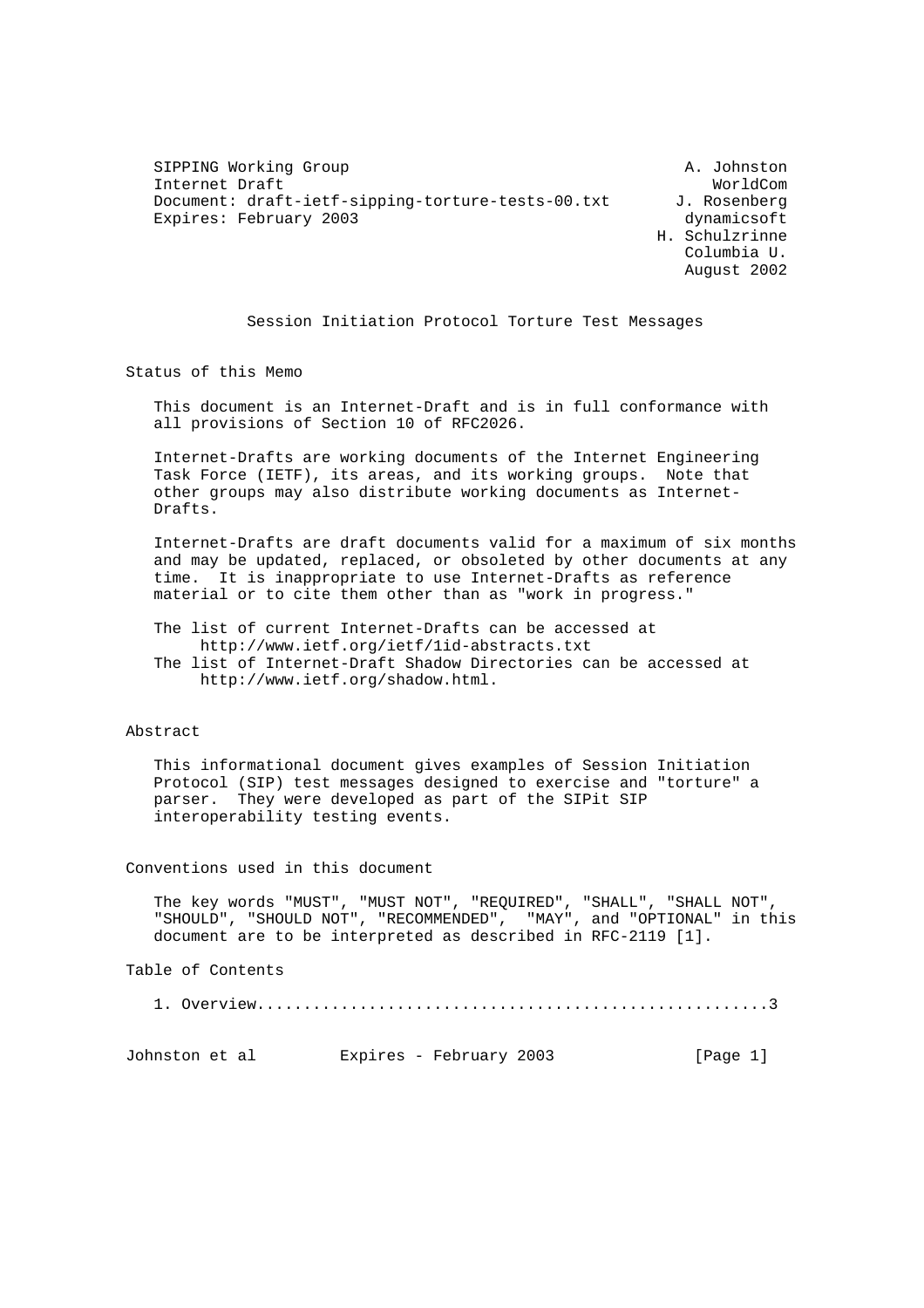| 2.1 INVITE Parser Torture Test Message3                            |
|--------------------------------------------------------------------|
| 2.2 INVITE with Proxy-Require and Require4                         |
| 2.3 INVITE with Unknown Schemes in URIs5                           |
|                                                                    |
|                                                                    |
| 2.5 INVITE with inconsistent Accept and message body6              |
|                                                                    |
|                                                                    |
|                                                                    |
| 2.9 REGISTER with Unknown Authorization Scheme8                    |
| 2.10 Multiple SIP Request in a Single Message8                     |
|                                                                    |
| 2.12 INVITE with Duplicate Required Headers10                      |
| 2.13 INVITE with Illegal Expires Header10                          |
| 2.14 200 OK Response with Broadcast Via Header11                   |
| 2.15 INVITE with Invalid Via and Contact Headers12                 |
| 2.16 INVITE with Incorrect Content-Length Header12                 |
| 2.17 INVITE with Invalid Value for Content-Length13                |
| 2.18 INVITE with Garbage after Message Body14                      |
| 2.19 INVITE with Error in Display Name in To Header14              |
| 2.20 INVITE with a Semicolon-Separated Parameter in the "user"     |
|                                                                    |
| 2.21 INVITE with Illegal Enclosing of Request-URI in "<>"15        |
|                                                                    |
| 2.22 INVITE with Illegal LWS within Elements of Request-URI16      |
| 2.23 INVITE with illegal >1 SP between elements of Request URI17   |
| 2.24 INVITE with a legal SIP URI containing escaped characters17   |
| 2.25 INVITE with the illegal use of escaped headers in Request-URI |
|                                                                    |
| 2.26 INVITE containing an unknown scheme in the Request URI19      |
| 2.27 OPTIONS with no LWS between display name and <19              |
| 2.28 OPTIONS with extran LWS between display name and <20          |
| 2.29 INVITE with an illegal SIP Date format20                      |
| 2.30 INVITE with Passed Expries Time21                             |
| 2.31 INVITE with Max-Forwards Set to Zero21                        |
| 2.32 REGISTER with a Escaped Header in a Legal SIP URI of a        |
|                                                                    |
| 2.33 REGISTER with a Escaped Header in a Illegal SIP URI of a      |
|                                                                    |
| 2.34 INVITE with Long Values in Headers23                          |
| 2.35 OPTIONS with multiple headers24                               |
| 2.36 INVITE with large number of SDP attributes and telephone      |
|                                                                    |
| 2.37 REGISTER with a contact parameter26                           |
| 2.38 REGISTER with a url parameter26                               |
| 2.39 INVITE with an Unquoted Display Name Containing Multiple      |
|                                                                    |
| 2.40 INVITE with an Unquoted Display Name Containg Non-Token       |
|                                                                    |
| 2.41 INVITE with Unknown (Higher) Protocol Version in Start Line27 |
|                                                                    |
|                                                                    |

Johnston et al  $E$ xpires - February 2002 [Page 2]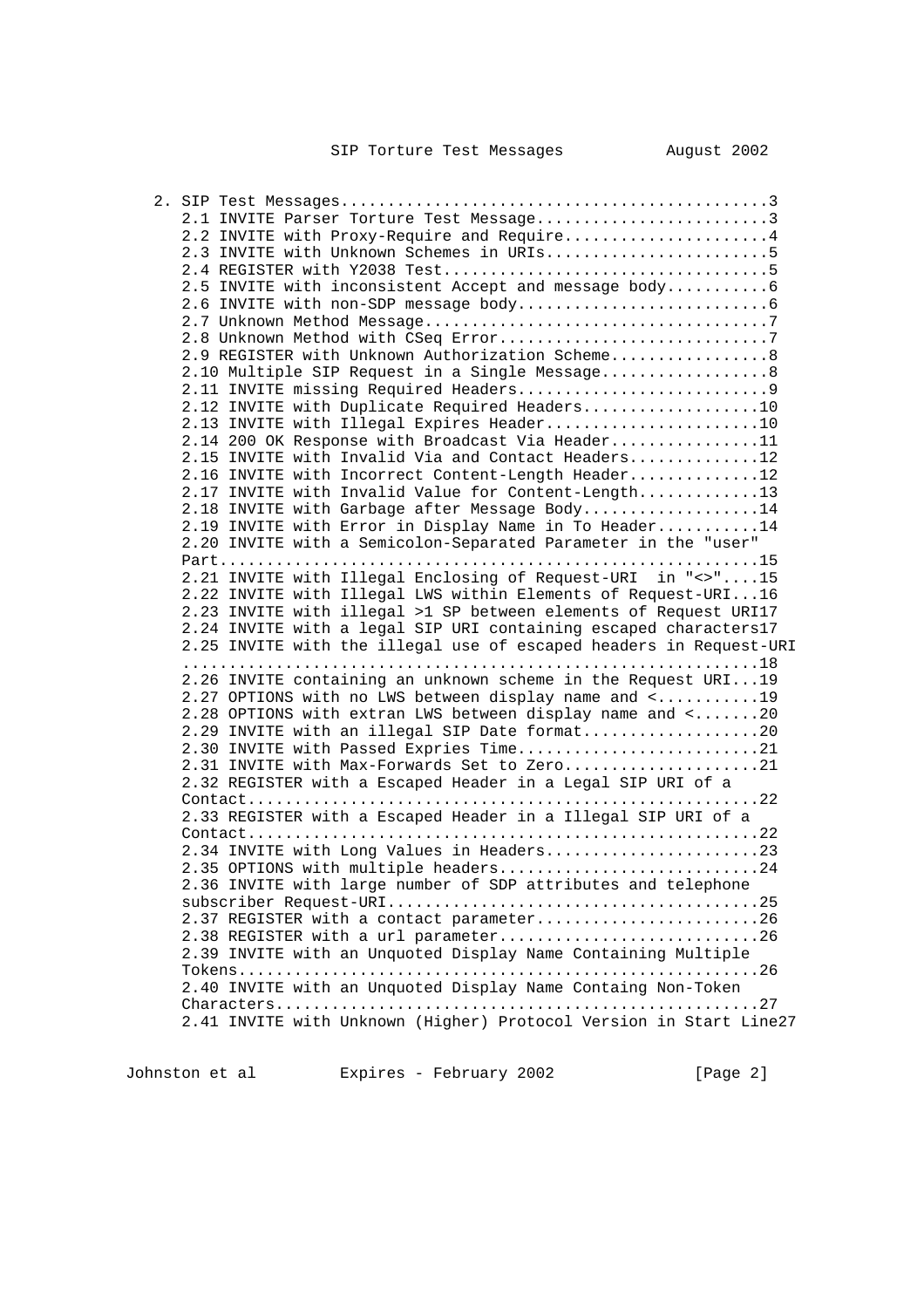2.42 INVITE with RFC2543 syntax...............................28 Security Considerations..........................................28 References.......................................................28 Acknowledgments..................................................29 Author's Addresses...............................................29

1. Overview

 These SIP test messages are based on the current version 2.0 of SIP in RFC 3261[2] with SDP usage described in RFC 3264[3].

 Note that this document is informational, and is NOT NORMATIVE on any aspect of SIP syntax.

2. SIP Test Messages

 The files in here are test messages for SIP servers to exercise various functions. They have been used in SIPit interoperability events. All messages shown here are valid, unless otherwise noted. The correct behavior of servers and clients is also described.

2.1 INVITE Parser Torture Test Message

This message is a correctly formatted SIP message. It contains:

 line folding all over escaped characters within quotes LWS between colons, semicolons, headers, and other fields both comma separated and separate listing of headers mix or short and long form for the same header unknown header field unusual header ordering unknown parameters of a known header

 Proxies should forward message and clients should respond as to a normal INVITE message.

 Message Details INVITE sip:vivekg@chair.dnrc.bell-labs.com SIP/2.0 TO : sip:vivekg@chair.dnrc.bell-labs.com ; tag = 1918181833n From : "J Rosenberg \\\"" <sip:jdrosen@lucent.com>  $\mathbf{i}$  $tag = 98$ asjd $8$  Max-Forwards: 6 Call-ID: 0ha0isndaksdj@10.1.1.1

Johnston et al Expires - February 2002 [Page 3]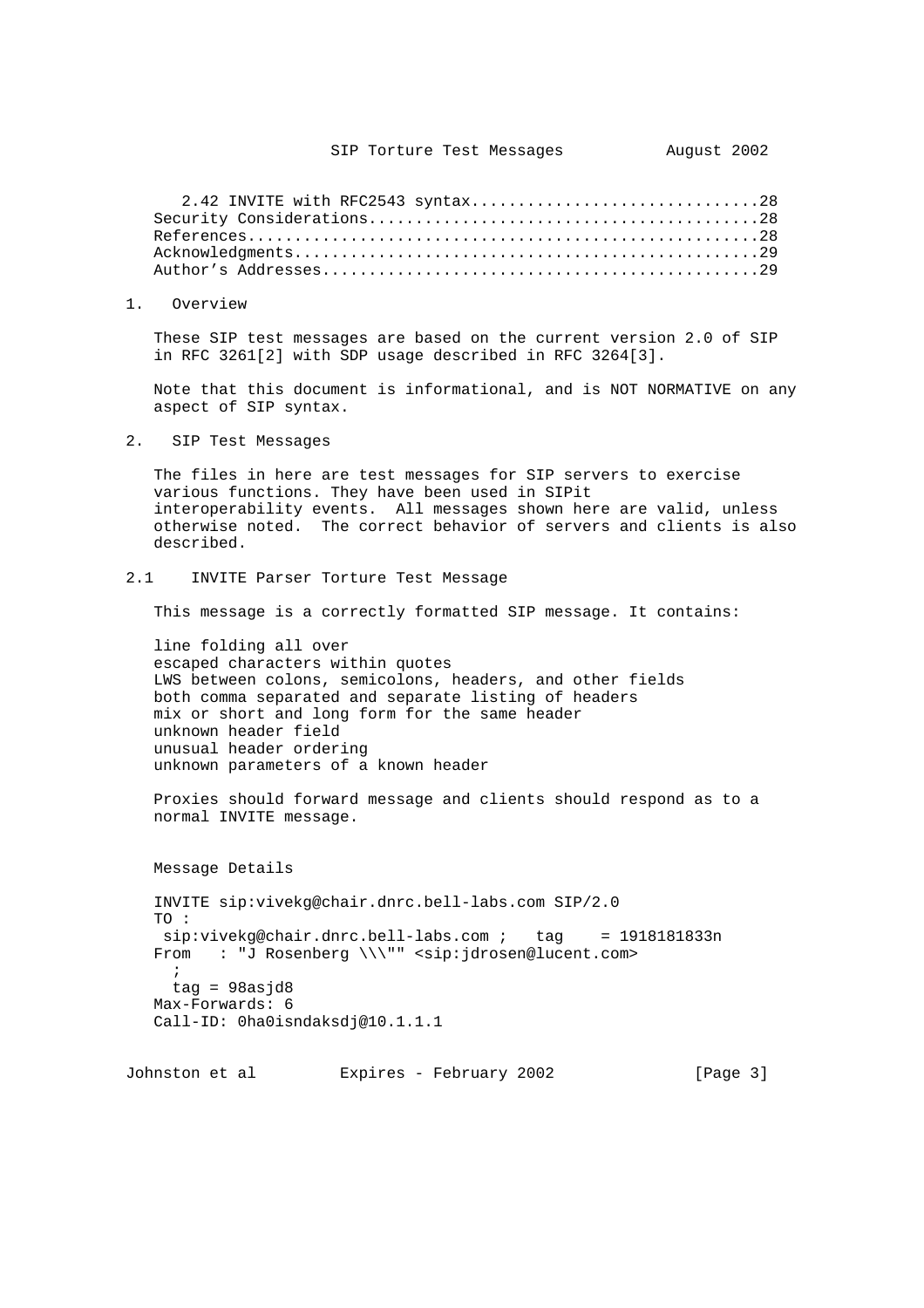```
 cseq: 8
     INVITE
   Via : SIP / 2.0
    /UDP
        135.180.130.133;branch=z9hG4bKkdjuw
    Subject :
   NewFangledHeader: newfangled value
    more newfangled value
  Content-Type: application/sdp<br>v: SIP / 2.0 / TCP 119
                          1192.168.156.222 ;
     branch = 9ikj8 ,
    SIP / 2.0 / UDP 192.168.255.111 ; hidden
   m:"Quoted string \"\"" <sip:jdrosen@bell-labs.com> ; newparam =
   newvalue ;
    secondparam = secondvalue ; q = 0.33, tel:4443322
  v=0 o=mhandley 29739 7272939 IN IP4 126.5.4.3
  s=- c=IN IP4 135.180.130.88
  t=0 0
   m=audio 492170 RTP/AVP 0 12
   m=video 3227 RTP/AVP 31
   a=rtpmap:31 LPC
2.2 INVITE with Proxy-Require and Require
   This message tests support for Proxy-Require and Require. It is a
   request that contains both headers, listing new features.
   Proxies and clients should respond with a 420 Bad Extension, and an
   Unsupported header listing these features.
   Message Details
   INVITE sip:user@company.com SIP/2.0
   To: sip:j_user@company.com
   From: sip:caller@university.edu;tag=242etr
   Max-Forward: 6
   Call-ID: 0ha0isndaksdj@10.1.1.1
   Require: newfeature1, newfeature2
   Proxy-Require: newfeature3, newfeature4
   CSeq: 8 INVITE
   Via: SIP/2.0/UDP 135.180.130.133;branch=z9hG4bKkdjuw
```
Johnston et al  $E$ xpires - February 2002 [Page 4]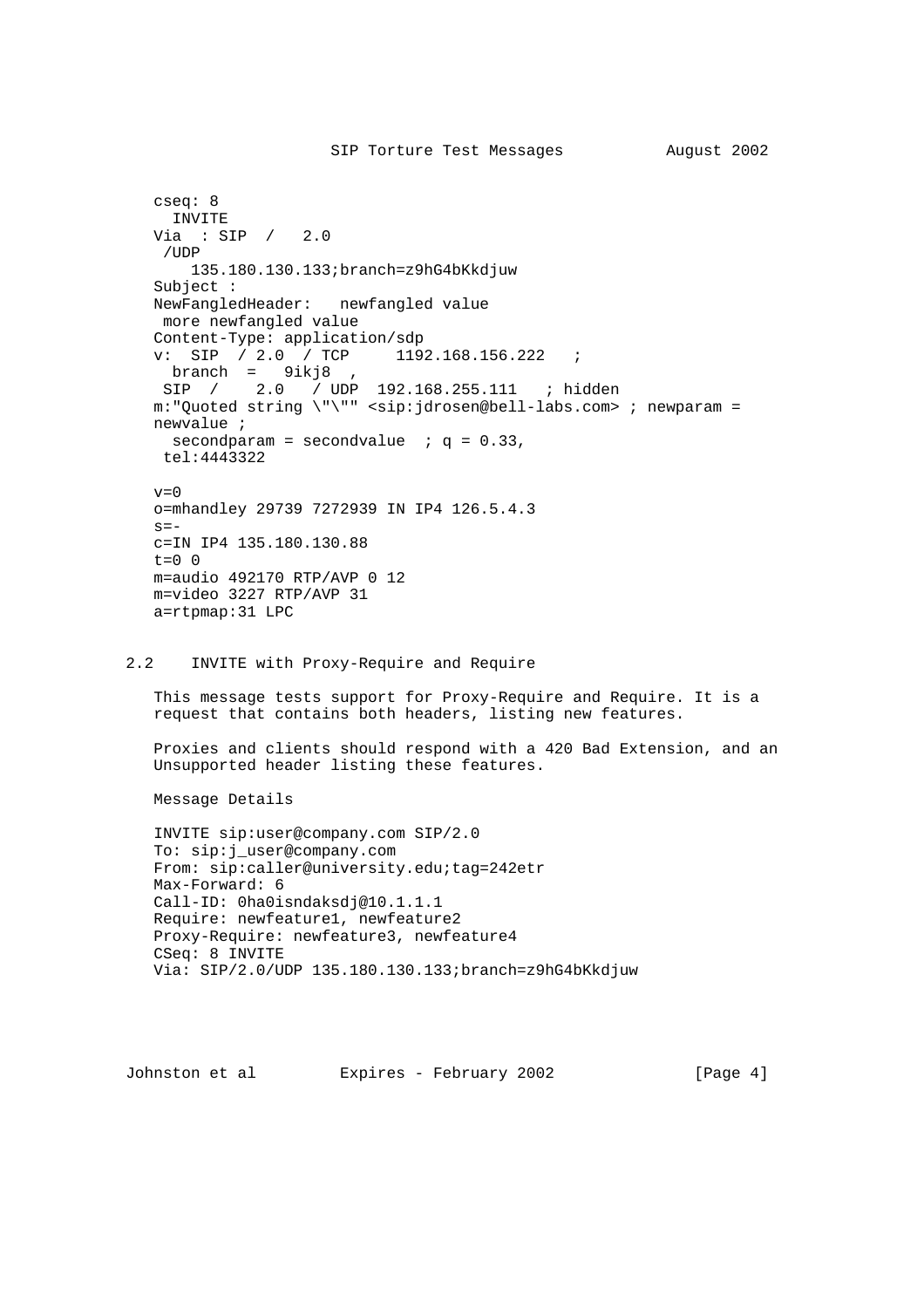### 2.3 INVITE with Unknown Schemes in URIs

 This message contains unknown schemes in the Request URI, To, From and Contact headers of a request.

 A server should probably return a not found error; but other behaviors are acceptable.

Message Details

 INVITE name:John\_Smith SIP/2.0 To: isbn:2983792873 From: <http://www.cs.columbia.edu>;tag=3234233 Call-ID: 0ha0isndaksdj@10.1.2.3 CSeq: 8 INVITE Max-Forward: 7 Via: SIP/2.0/UDP 135.180.130.133:5060;branch=z9hG4bKkdjuw Content-Type: application/sdp

 $v=0$  o=mhandley 29739 7272939 IN IP4 126.5.4.3  $s=$  c=IN IP4 135.180.130.88  $t=0$  0 m=audio 492170 RTP/AVP 0 12 m=video 3227 RTP/AVP 31 a=rtpmap:31 LPC

### 2.4 REGISTER with Y2038 Test

 This message is a registration request with an expiration year of 2040. This makes sure that a server doesn't crash on seeing a date past Y2038.

 The correct behavior is probably to limit the lifetime to some configured maximum.

Message Details

 REGISTER sip:company.com SIP/2.0 To: sip:user@company.com From: sip:user@company.com;tag=3411345 Max-Forwards: 8 Contact: sip:user@host.company.com Call-ID: 0ha0isndaksdj@10.0.0.1

Johnston et al  $E$ xpires - February 2002 [Page 5]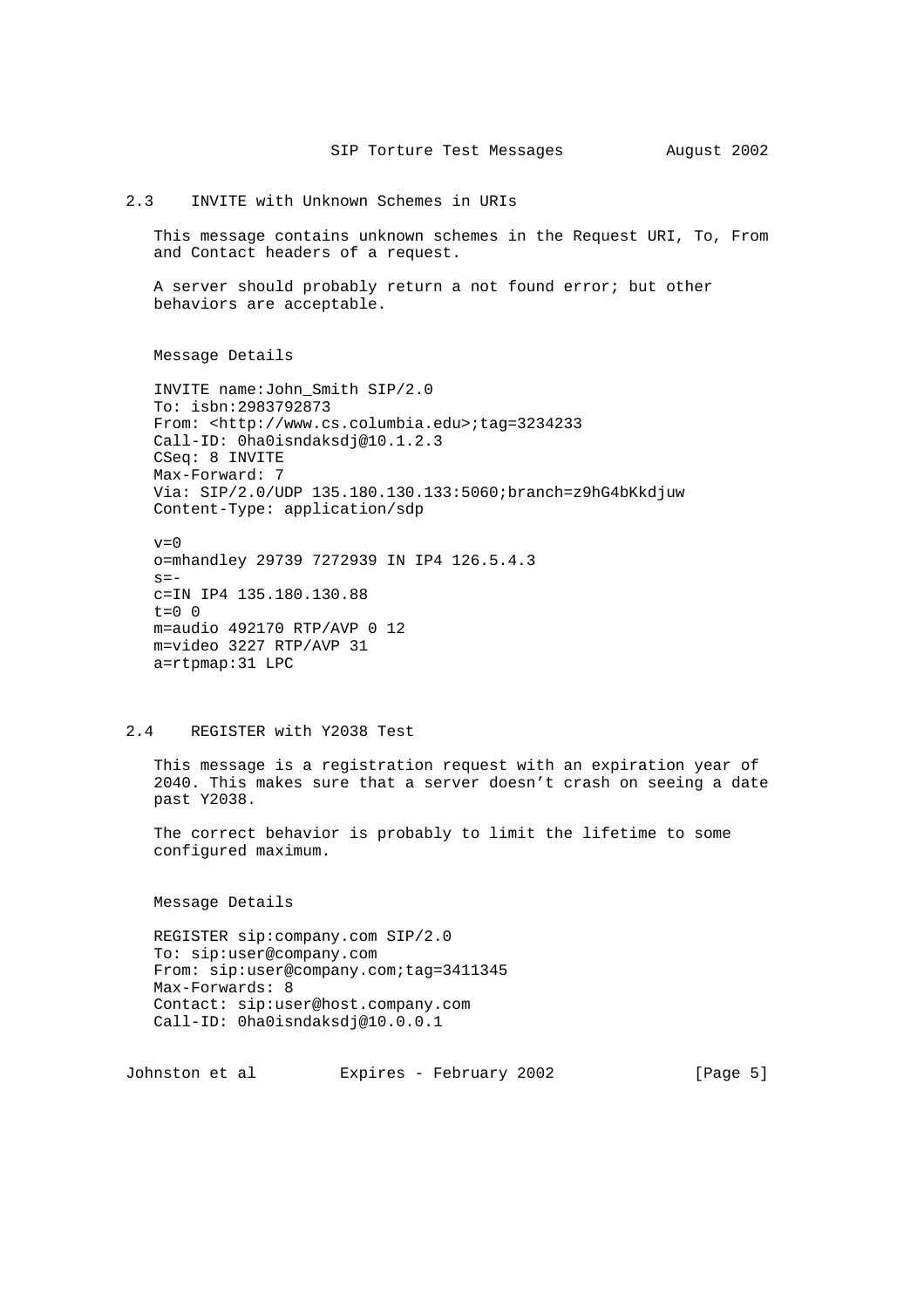CSeq: 8 REGISTER Via: SIP/2.0/UDP 135.180.130.133;branch=z9hG4bKkdjuw Expires: Sat, 01 Dec 2040 16:00:00 GMT

2.5 INVITE with inconsistent Accept and message body

 This is a UAS test. It is a request that includes an Accept header without SDP. The UAS should respond with an error.

Message Details

 INVITE sip:user@company.com SIP/2.0 To: sip:j\_user@company.com From: sip:caller@university.edu;tag=234 Max-Forwards: 5 Call-ID: 0ha0isndaksdj@10.0.0.1 Accept: text/newformat CSeq: 8 INVITE Via: SIP/2.0/UDP 135.180.130.133;branch=z9hG4bKkdjuw Content-Type: application/sdp

 $v=0$  c=IN IP4 135.180.130.88 m=audio 492170 RTP/AVP 0 12 m=video 3227 RTP/AVP 31 a=rtpmap:31 LPC

#### 2.6 INVITE with non-SDP message body

 This is a test of a user agent server. It is a request that includes a body of a non-SDP type.

The user agent server should respond with an error.

Message Details

 INVITE sip:user@comapny.com SIP/2.0 To: sip:j.user@company.com From: sip:caller@university.edu;tag=8 Max-Forwards: 70 Call-ID: 0ha0isndaksdj@10.0.0.1 CSeq: 8 INVITE Via: SIP/2.0/UDP 135.180.130.133;branch=z9hG4bKkdjuw Content-Type: application/newformat

Johnston et al  $Expires$  - February 2002 [Page 6]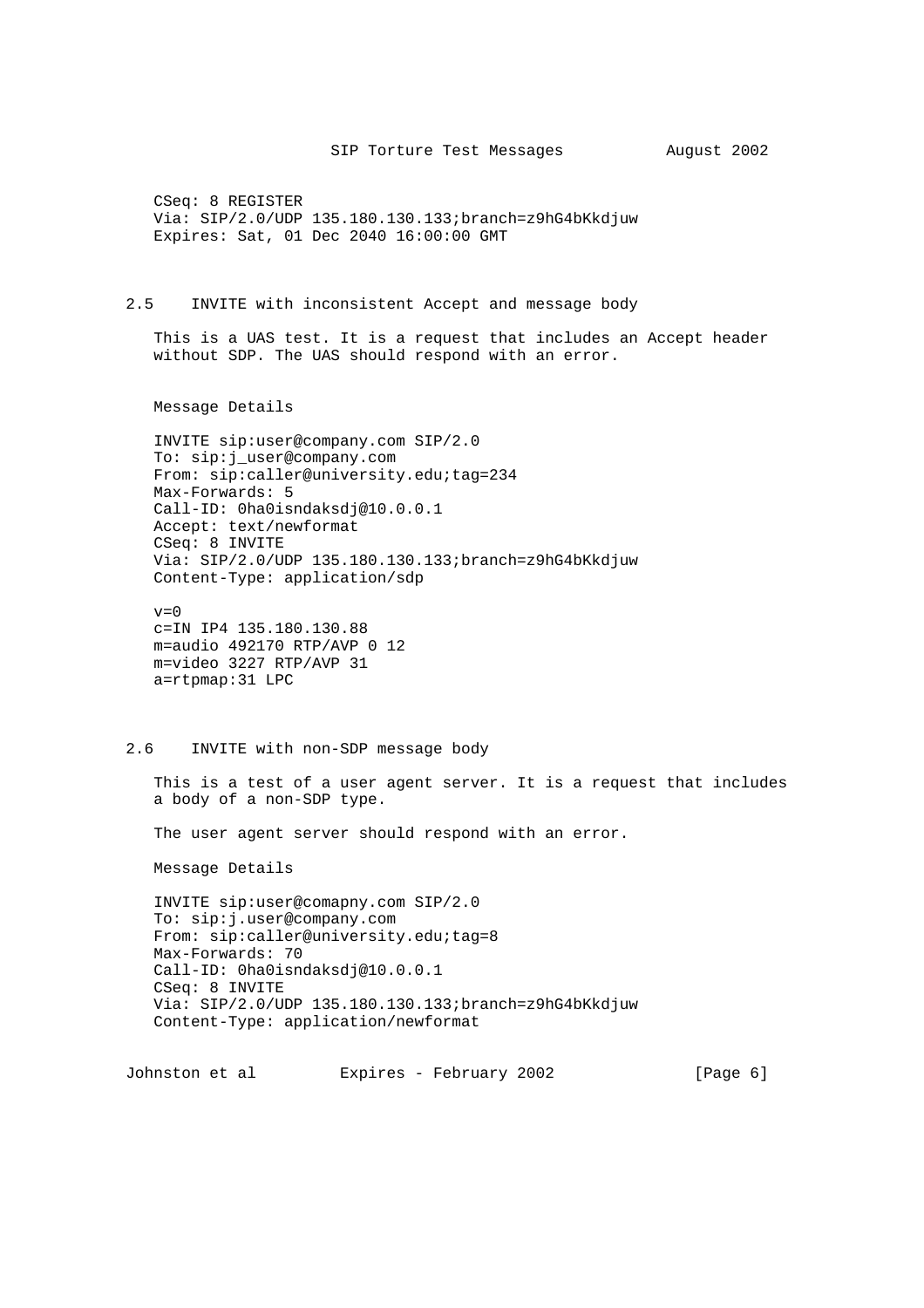```
 <audio>
 <pcmu port="443"/>
 </audio>
```
2.7 Unknown Method Message

This request message contains a new unknown method, NEWMETHOD.

 A proxy should forward this using the same retransmission rules as BYE. A UAS should reject it with an error, and list the available methods in the response.

Message Details

 NEWMETHOD sip:user@comapny.com SIP/2.0 To: sip:j.user@company.com From: sip:caller@university.edu;tag=34525 Max-Forwards: 6 Call-ID: 0ha0isndaksdj@10.0.0.1 CSeq: 8 NEWMETHOD Via: SIP/2.0/UDP 135.180.130.133;branch=z9hG4bKkdjuw Content-Type: application/sdp

```
v=0 o=mhandley 29739 7272939 IN IP4 126.5.4.3
 c=IN IP4 135.180.130.88
 m=audio 492170 RTP/AVP 0 12
 m=video 3227 RTP/AVP 31
 a=rtpmap:31 LPC
```
# 2.8 Unknown Method with CSeq Error

 This message is nearly identical to the Unknown Method message. It is a request with a new unknown method, but with a CSeq method tag which does not match.

 A proxy should either respond with an error, or correct the method tag. The user agent should reject it with an error, and list the available methods in the response.

Message Details

Johnston et al  $Expires$  - February 2002 [Page 7]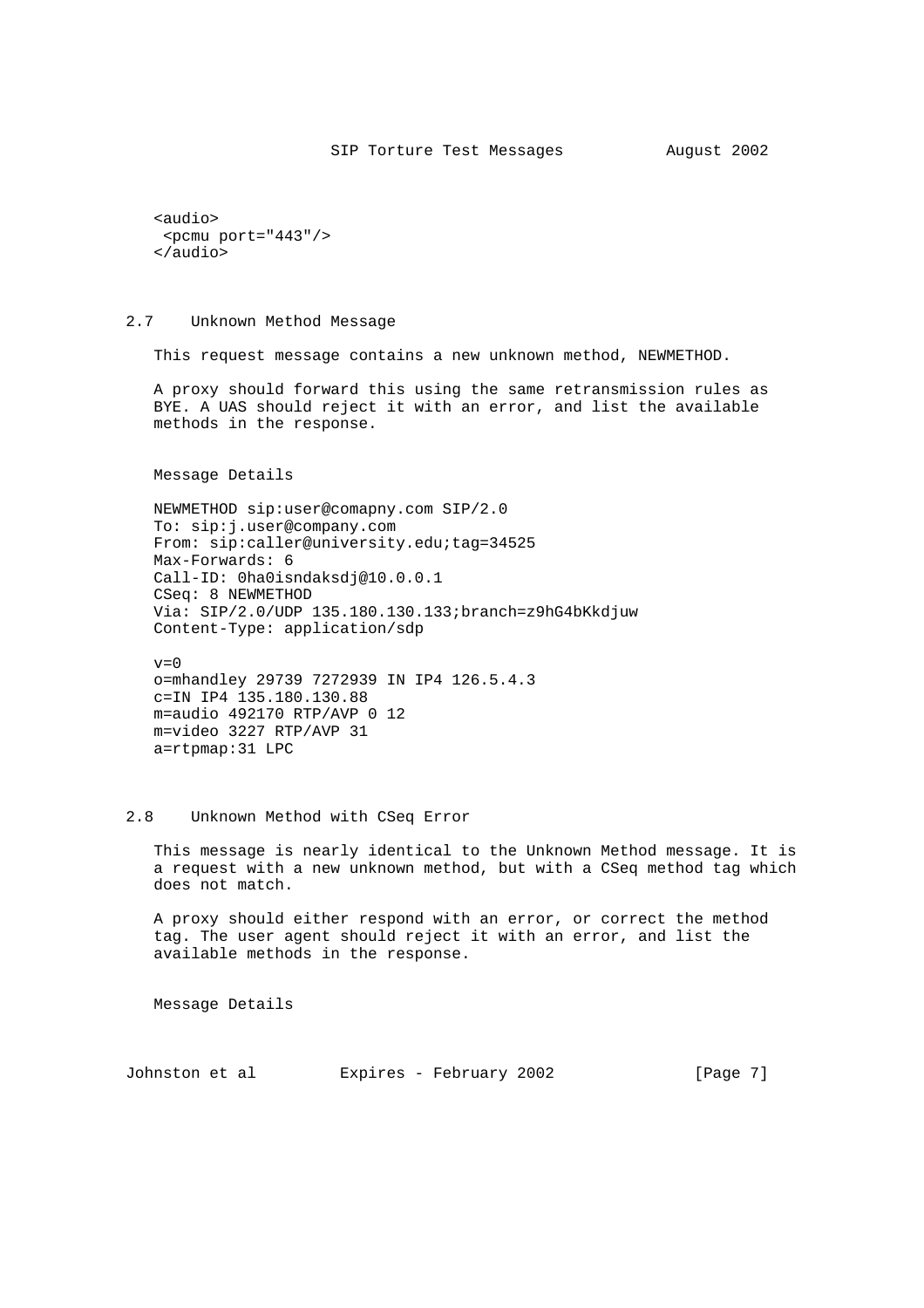```
 NEWMETHOD sip:user@comapny.com SIP/2.0
 To: sip:j.user@company.com
From: sip:caller@university.edu;tag=23411413
 Max-Forwards: 3
 Call-ID: 0ha0isndaksdj@10.0.1.1
 CSeq: 8 INVITE
 Via: SIP/2.0/UDP 135.180.130.133;branch=z9hG4bKkdjuw
 Content-Type: application/sdp
\overline{v}=-0
```
 o=mhandley 29739 7272939 IN IP4 126.5.4.3  $s=$  c=IN IP4 135.180.130.88  $t=0$  0 m=audio 492170 RTP/AVP 0 12 m=video 3227 RTP/AVP 31 a=rtpmap:31 LPC

#### 2.9 REGISTER with Unknown Authorization Scheme

 This message is a REGISTER request with an unknown authorization scheme.

 The server should do something reasonable, such as rejecting the request.

Message Details

 REGISTER sip:company.com SIP/2.0 To: sip:j.user@company.com From: sip:j.user@company.com;tag=87321hj23128 Max-Forwards: 8 Call-ID: 0ha0isndaksdj@10.0.1.1 CSeq: 8 REGISTER Via: SIP/2.0/UDP 135.180.130.133;branch=z9hG4bKkdjuw Authorization: Super-PGP ajsohdaosdh0asyhdaind08yasdknasd09asidhas0d8

# 2.10 Multiple SIP Request in a Single Message

 This message contains two requests, separated by a bunch of whitespace. Since the message exceeds the length indicated in the Content-Length header, the message should be rejected. (Multiple SIP requests per UDP packet are no longer allowed.)

Johnston et al  $E$ xpires - February 2002 [Page 8]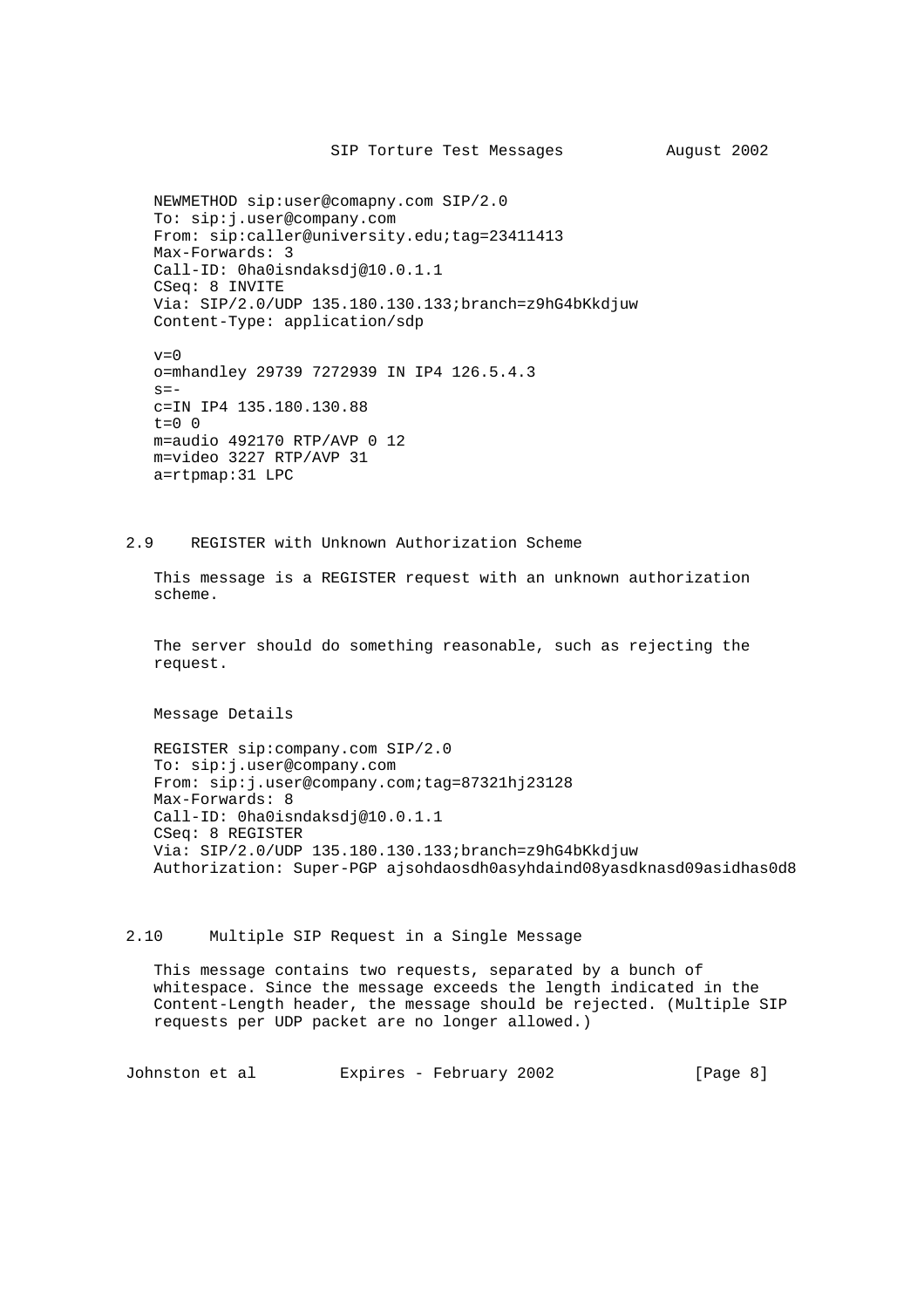Message Details

 REGISTER sip:company.com SIP/2.0 To: sip:j.user@company.com From: sip:j.user@company.com;tag=43251j3j324 Max-Forwards: 8 Call-ID: 0ha0isndaksdj@10.0.2.2 Contact: sip:j.user@host.company.com CSeq: 8 REGISTER Via: SIP/2.0/UDP 135.180.130.133;branch=z9hG4bKkdjuw Content-Length: 0

 INVITE sip:joe@company.com SIP/2.0 To: sip:joe@company.com From: sip:caller@university.edu;tag=141334 Max-Forwards: 8 Call-ID: 0ha0isnda977644900765@10.0.0.1 CSeq: 8 INVITE Via: SIP/2.0/UDP 135.180.130.133;branch=z9hG4bKkdjuw Content-Type: application/sdp

 $v=0$  o=mhandley 29739 7272939 IN IP4 126.5.4.3  $s=$  c=IN IP4 135.180.130.88  $t=0$  0 m=audio 492170 RTP/AVP 0 12 m =video 3227 RTP/AVP 31 a=rtpmap:31 LPC

# 2.11 INVITE missing Required Headers

This message contains no Call-ID, From, or To header.

 The server should not crash, and ideally should respond with an error.

Message Details

 INVITE sip:user@company.com SIP/2.0 CSeq: 0 INVITE Via: SIP/2.0/UDP 135.180.130.133;branch=z9hG4bKkdjuw

Johnston et al  $Expires$  - February 2002 [Page 9]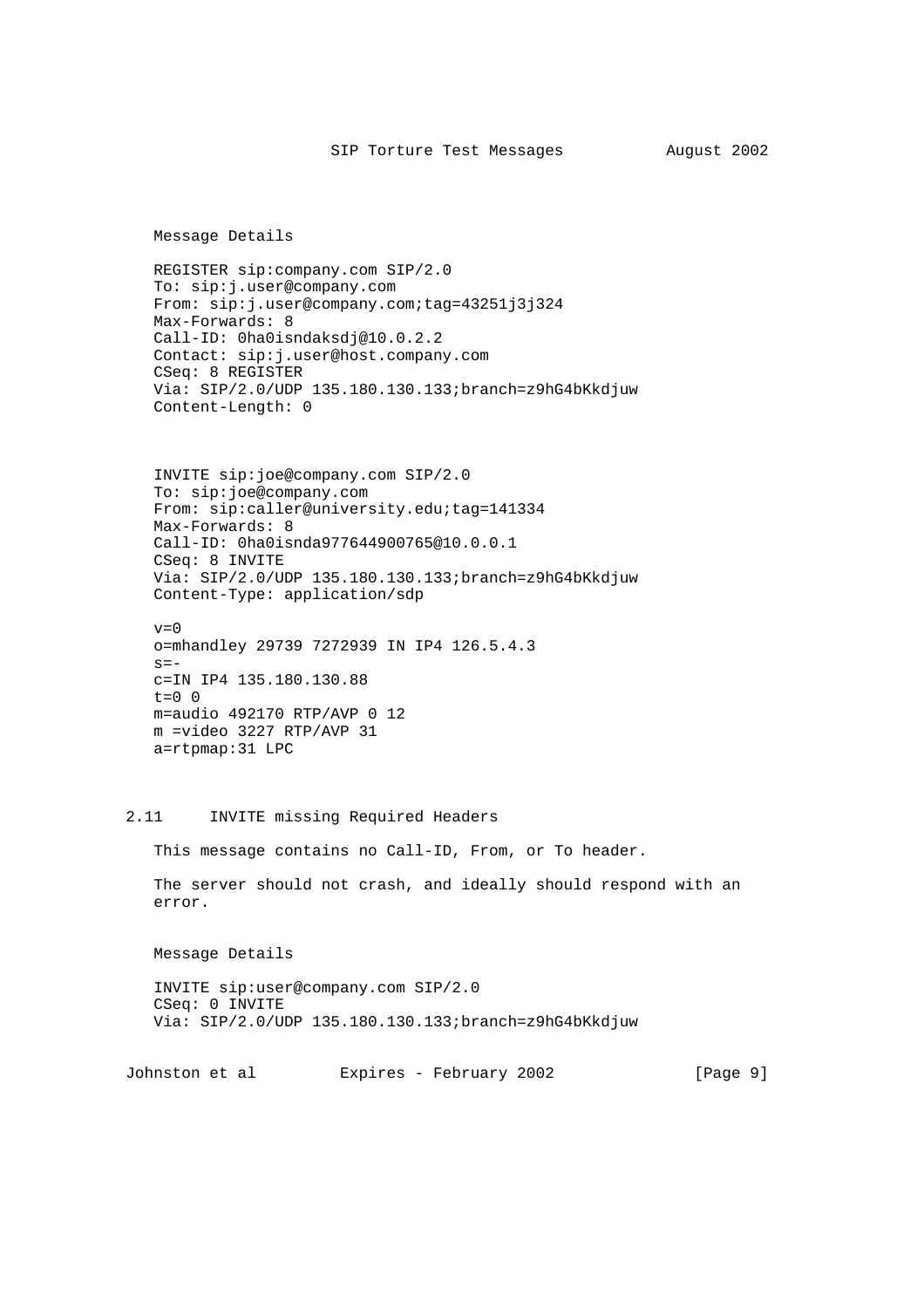Content-Type: application/sdp

 $v=0$  o=mhandley 29739 7272939 IN IP4 126.5.4.3  $s =$  c=IN IP4 135.180.130.88  $t=0$  0 m=audio 492170 RTP/AVP 0 12 m=video 3227 RTP/AVP 31 a=rtpmap:31 LPC

# 2.12 INVITE with Duplicate Required Headers

The message contains a request with an extra Call-ID and To field.

 The server should not crash, and should ideally respond with an error.

Message Details

 INVITE sip:user@company.com SIP/2.0 Via: SIP/2.0/UDP 135.180.130.133;branch=z9hG4bKkdjuw Max-Forwards: 70 CSeq: 0 INVITE Call-ID: 98asdh@10.1.1.1 Call-ID: 98asdh@10.1.1.2 From: sip:caller@university.edu;tag=3413415 From: sip:caller@organization.org To: sip:user@company.com Content-Type: application/sdp

 $v=0$  o=mhandley 29739 7272939 IN IP4 126.5.4.3  $s =$  c=IN IP4 135.180.130.88  $t=0$  0 m=audio 492170 RTP/AVP 0 12 m=video 3227 RTP/AVP 31 a=rtpmap:31 LPC

#### 2.13 INVITE with Illegal Expires Header

 This message contains an Expires header which has illegal values for a number of components, but otherwise is syntactically correct.

Johnston et al Expires - February 2002 [Page 10]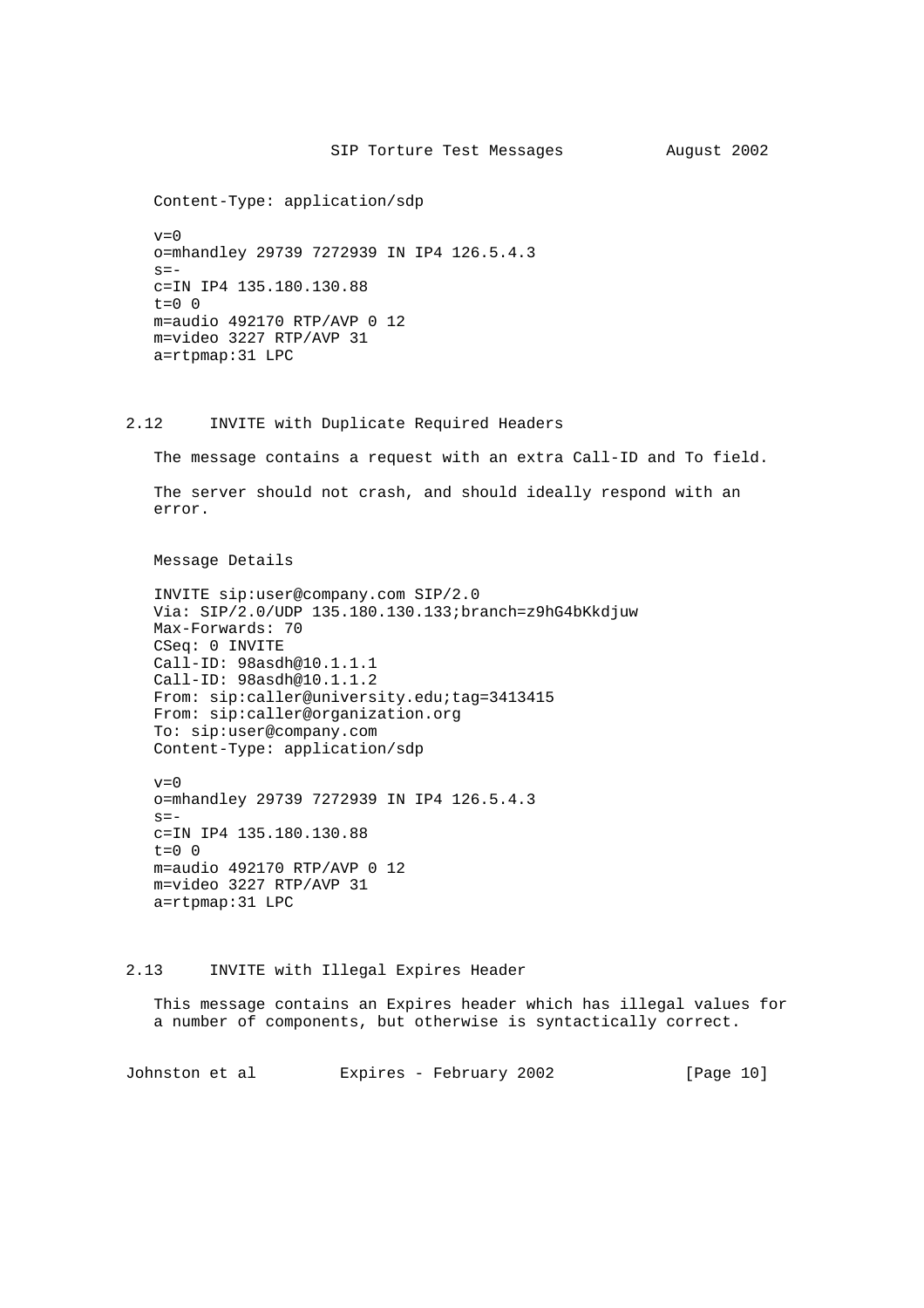Message Details

 INVITE sip:user@company.com SIP/2.0 Via: SIP/2.0/UDP 135.180.130.133;branch=z9hG4bKkdjuw Max-Forwards: 88 CSeq: 0 INVITE Call-ID: 98asdh@10.1.1.2 Expires: Thu, 44 Dec 19999 16:00:00 EDT From: sip:caller@university.edu;tag=3651 To: sip:user@company.com Content-Type: application/sdp

 $v=0$  o=mhandley 29739 7272939 IN IP4 126.5.4.3  $s=$  c=IN IP4 135.180.130.88  $t=0$  0 m=audio 492170 RTP/AVP 0 12 m=video 3227 RTP/AVP 31 a=rtpmap:31 LPC

### 2.14 200 OK Response with Broadcast Via Header

This message is a response with a 2nd Via header of 255.255.255.255.

 On receiving this response, the top Via header is stripped and the packet forwarded. Since the next address is the broadcast address, it causes the packet to be broadcast onto the network. A smart server should ignore packets with 2nd Via headers that are 255.255.255.255 or 127.0.0.1. At the very least it should not crash.

Message Details

 SIP/2.0 200 OK Via: SIP/2.0/UDP 135.180.130.57;branch=0 Via: SIP/2.0/UDP 255.255.255.255;branch=0 Max-Forwards: 70 Call-ID: 0384840201@10.1.1.1 CSeq: 0 INVITE From: sip:user@company.com;tag=11141343 To: sip:user@university.edu;tag=2229 Content-Type: application/sdp

 $v=0$ 

Johnston et al Expires - February 2002 [Page 11]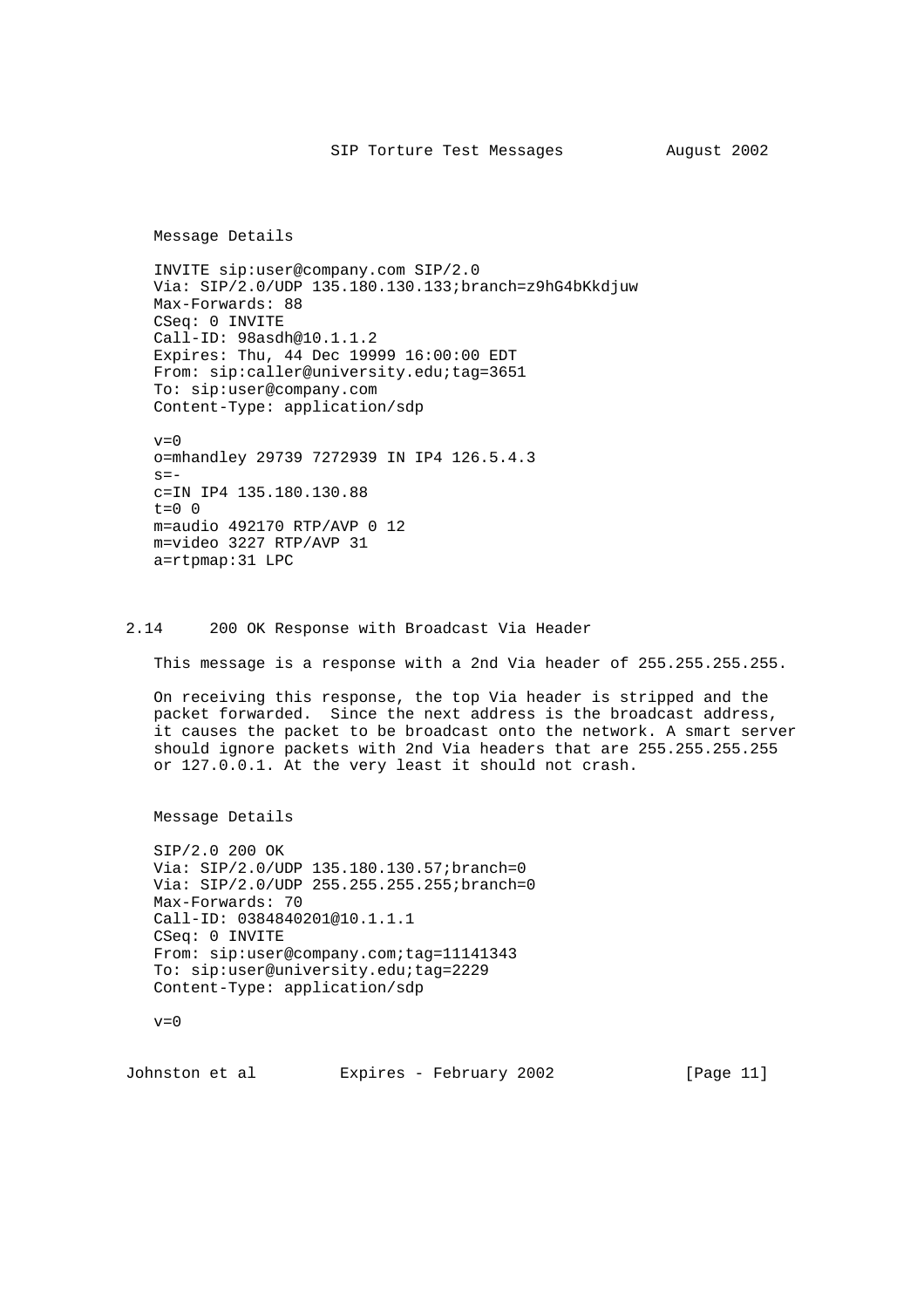o=mhandley 29739 7272939 IN IP4 126.5.4.3  $s=$  c=IN IP4 224.2.17.12/127  $t=0$  0 m=audio 492170 RTP/AVP 0 12 m=video 3227 RTP/AVP 31 a=rtpmap:31 LPC

# 2.15 INVITE with Invalid Via and Contact Headers

 This is a request with the Via and Contact headers incorrect. They contain additional semicolons and commas without parameters or values.

The server should respond with a Bad Request error.

Message Details

 INVITE sip:user@company.com SIP/2.0 To: sip:j.user@company.com From: sip:caller@university.edu;tag=134161461246 Max-Forwards: 7 Call-ID: 0ha0isndaksdj@10.0.0.1 CSeq: 8 INVITE Via: SIP/2.0/UDP 135.180.130.133;;,; Contact: "" <> ;,"Joe" <sip:joe@org.org>;;,,;; Content-Type: application/sdp

 $v=0$  o=mhandley 29739 7272939 IN IP4 126.5.4.3  $s =$  c=IN IP4 135.180.130.88  $t=0$  0 m=audio 492170 RTP/AVP 0 12 m=video 3227 RTP/AVP 31 a=rtpmap:31 LPC

2.16 INVITE with Incorrect Content-Length Header

 This is a request message with a Content Length that is much larger than the length of the body.

 When sent UDP, the server should respond with an error. With TCP, there's not much you can do but wait...

Johnston et al Expires - February 2002 [Page 12]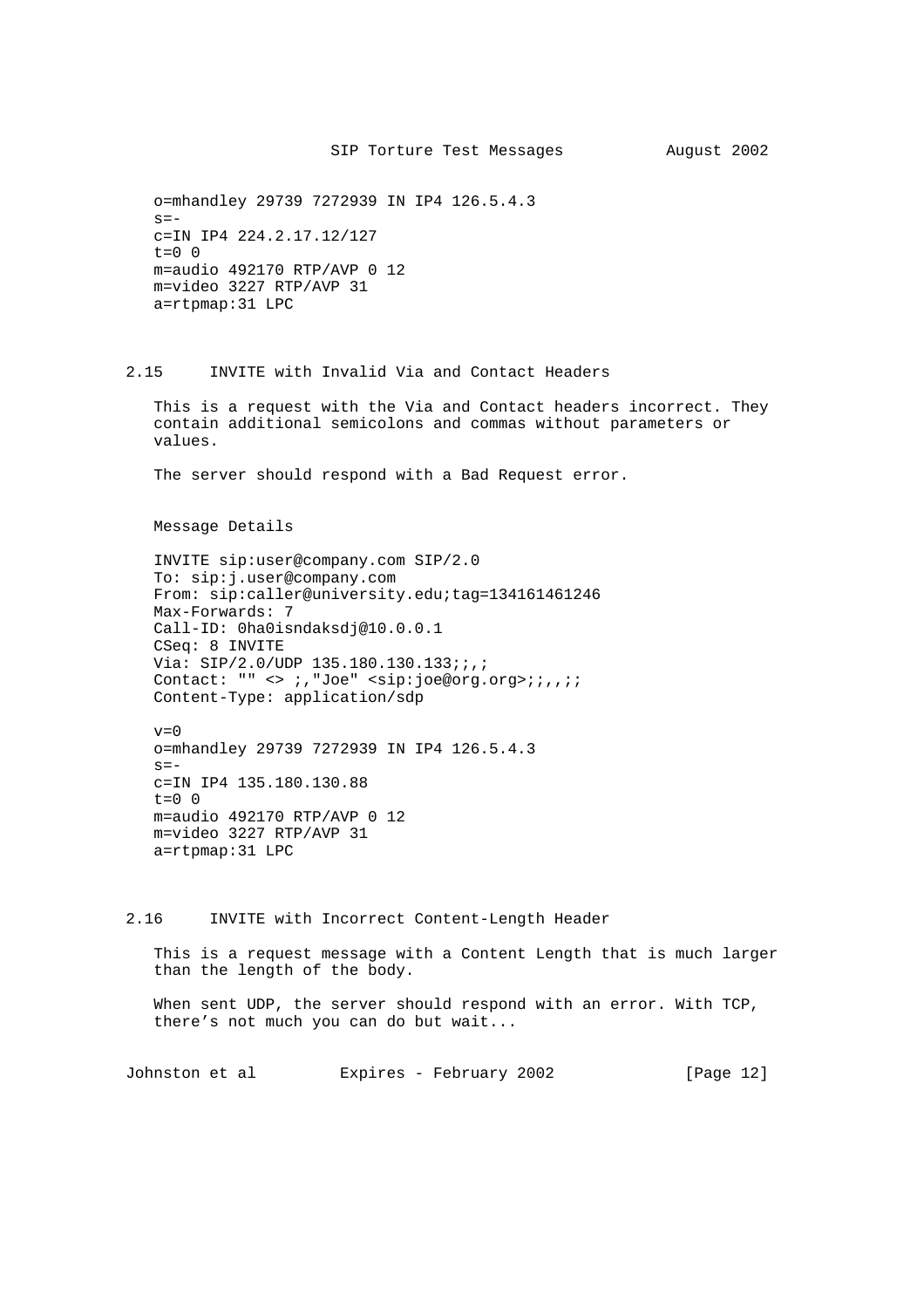Message Details

 INVITE sip:user@company.com SIP/2.0 Max-Forwards: 80 To: sip:j.user@company.com From: sip:caller@university.edu;tag=93942939o2 Call-ID: 0ha0isndaksdj@10.0.0.1 CSeq: 8 INVITE Via: SIP/2.0/UDP 135.180.130.133 Content-Type: application/sdp Content-Length: 9999

 $v=0$  o=mhandley 29739 7272939 IN IP4 126.5.4.3  $s=$  c=IN IP4 135.180.130.88  $t=0$  0 m=audio 492170 RTP/AVP 0 12 m=video 3227 RTP/AVP 31 a=rtpmap:31 LPC

2.17 INVITE with Invalid Value for Content-Length

 This is a request message with a negative value for Content-Length. The server should respond with an error.

Message Details

 INVITE sip:user@company.com SIP/2.0 Max-Forwards: 254 To: sip:j.user@company.com From: sip:caller@university.edu;tag=3 Call-ID: 0ha0isndaksdj@10.0.0.1 CSeq: 8 INVITE Via: SIP/2.0/UDP 135.180.130.133;branch=z9hG4bKkdjuw Content-Type: application/sdp Content-Length: -999

 $v=0$  o=mhandley 29739 7272939 IN IP4 126.5.4.3  $s=$  c=IN IP4 135.180.130.88  $t=0$  0

Johnston et al Expires - February 2002 [Page 13]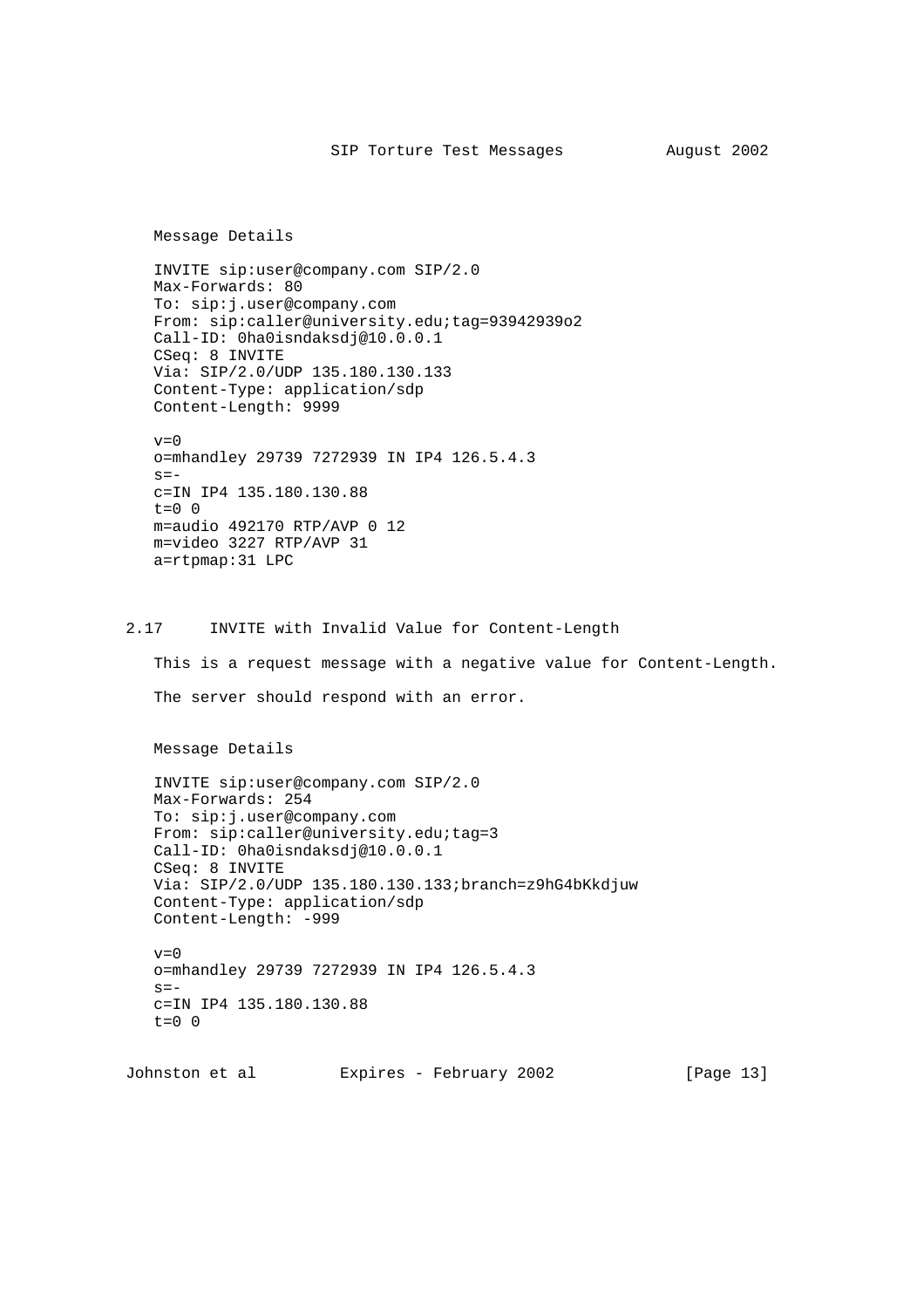m=audio 492170 RTP/AVP 0 12 m=video 3227 RTP/AVP 31 a=rtpmap:31 LPC

2.18 INVITE with Garbage after Message Body

 This is a request message with garbage after the end of the SDP included in the body.

 The servers should reject the request as the body is longer than the Content-Length.

Message Details

 INVITE sip:user@company.com SIP/2.0 To: sip:j.user@company.com From: sip:caller@university.edu;tag=3223 Max-Forwards: 7 Call-ID: 0ha0isndaksdj@10.0.0.1 CSeq: 8 INVITE Via: SIP/2.0/UDP 135.180.130.133 Content-Type: application/sdp Content-Length: 138

 $v=0$  o=mhandley 29739 7272939 IN IP4 126.5.4.3  $s=$  c=IN IP4 135.180.130.88  $t=0$  0 m=audio 492170 RTP/AVP 0 12 m=video 3227 RTP/AVP 31 a=rtpmap:31 LPC asdpasd08asdsdk:;;asd a0sdjhg8a0''...'';;;;

2.19 INVITE with Error in Display Name in To Header

 This is a request with an unterminated quote in the display name of the To field.

 The server can either return an error, or proxy it if it is successful parsing without the terminating quote.

Johnston et al Expires - February 2002 [Page 14]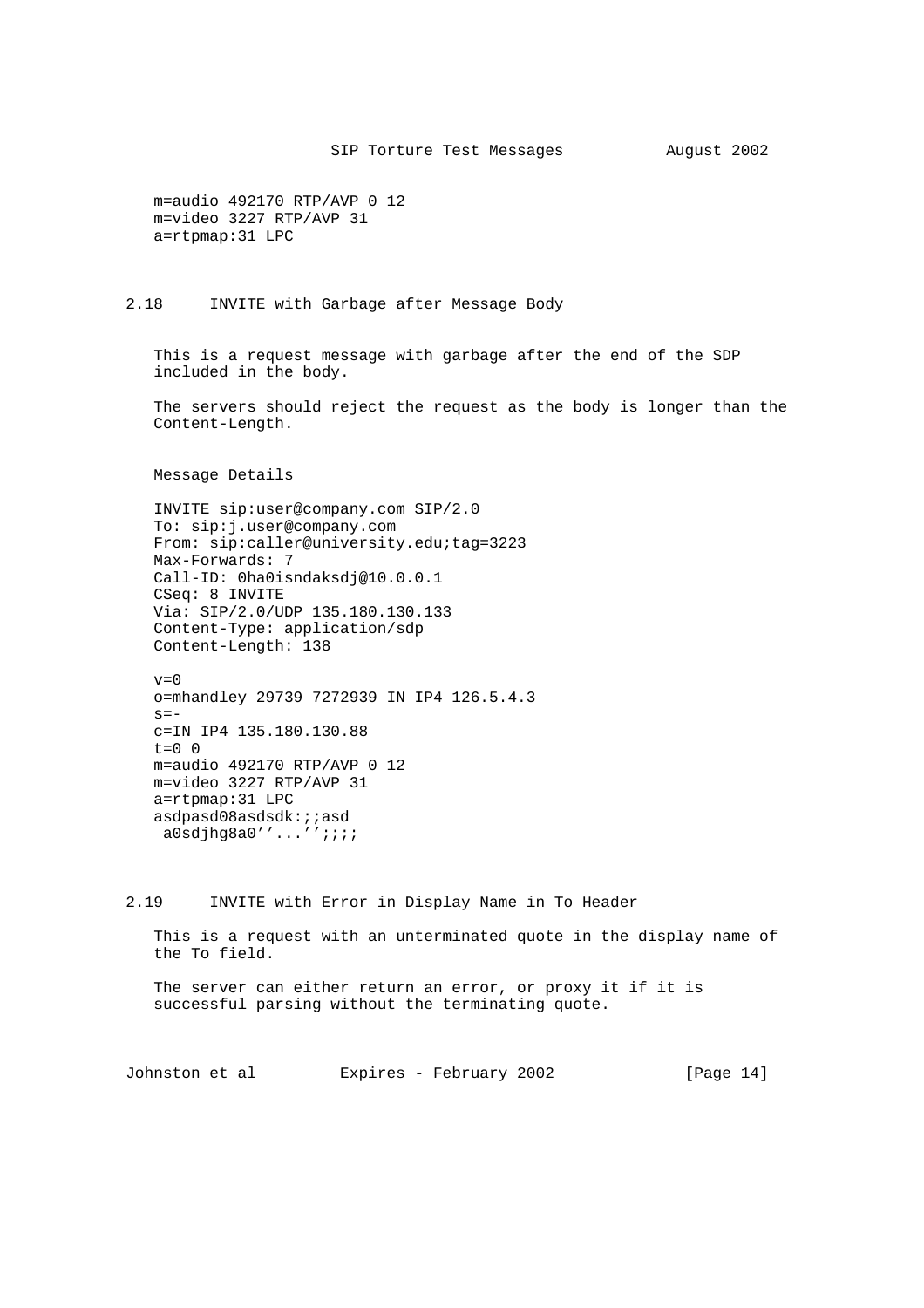Message Details

 INVITE sip:user@company.com SIP/2.0 To: "Mr. J. User <sip:j.user@company.com> From: sip:caller@university.edu;tag=93334 Max-Forwards: 10 Call-ID: 0ha0isndaksdj@10.0.0.1 CSeq: 8 INVITE Via: SIP/2.0/UDP 135.180.130.133:5050;branch=z9hG4bKkdjuw Content-Type: application/sdp Content-Length: 138

 $v=0$  o=mhandley 29739 7272939 IN IP4 126.5.4.3  $s=$  c=IN IP4 135.180.130.88  $t=0$  0 m=audio 492170 RTP/AVP 0 12 m=video 3227 RTP/AVP 31 a=rtpmap:31 LPC

2.20 INVITE with a Semicolon-Separated Parameter in the "user" Part

 This is an INVITE request with a semicolon-separated parameter in the "user" part.

Outbound proxies should direct it appropriately.

Message Details

 INVITE sip:user;par=u%40h.com@company.com SIP/2.0 To: sip:j\_user@company.com From: sip:caller@university.edu;tag=33242 Max-Forwards: 3 Call-ID: 0ha0isndaksdj@10.1.1.1 CSeq: 8 INVITE Via: SIP/2.0/UDP 135.180.130.133;branch=z9hG4bKkdjuw

2.21 INVITE with Illegal Enclosing of Request-URI in "<>"

 This INVITE is illegal because the Request-URI has been enclosed within in "<>".

Johnston et al Expires - February 2002 [Page 15]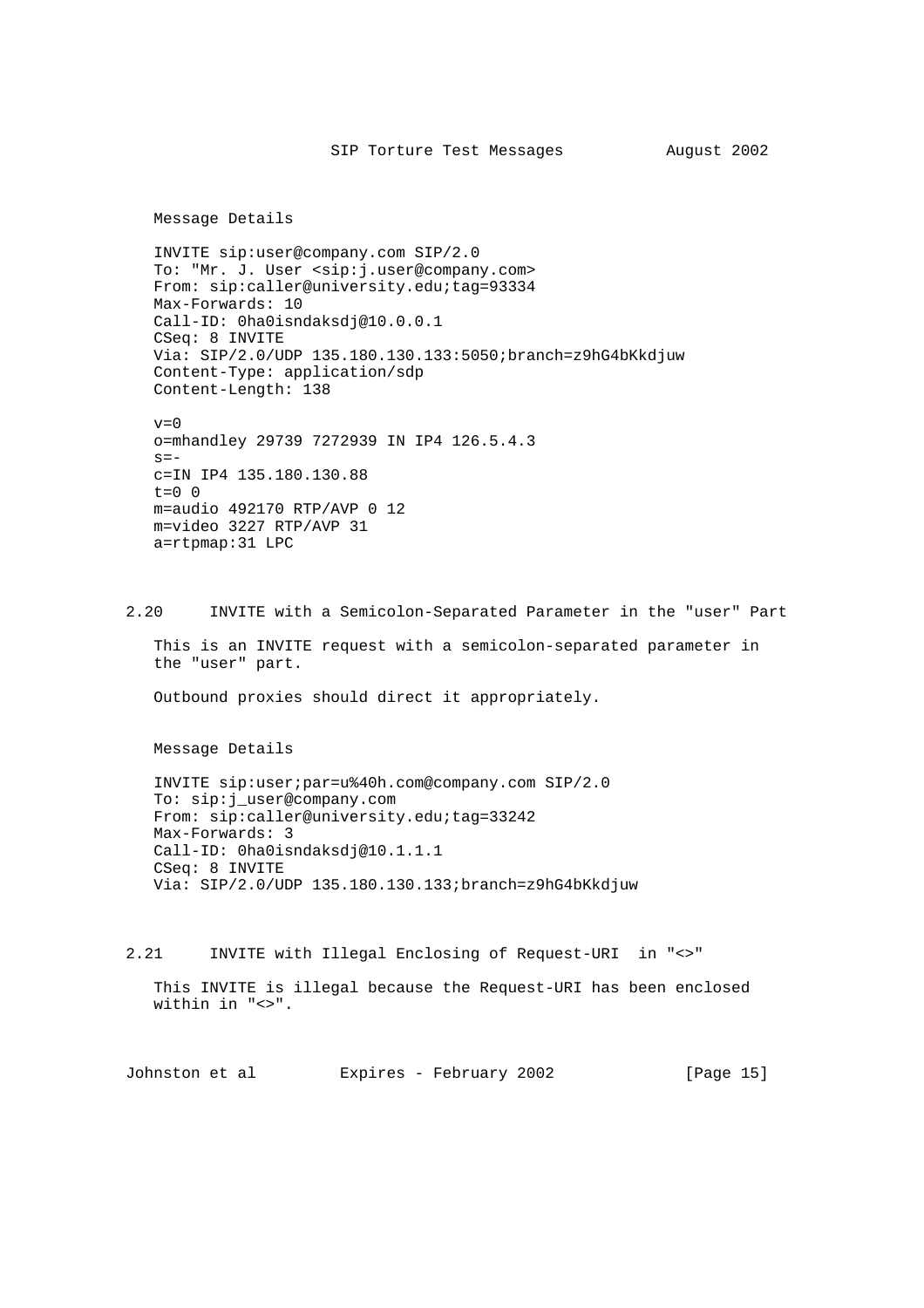An intelligent server may be able to deal with this and fix up athe Request-URI if acting as a Proxy. If not it should respond 400 with an appropriate reason phrase.

Message Details

 INVITE <sip:user@company.com> SIP/2.0 To: sip:user@company.com From: sip:caller@university.edu;tag=39291 Max-Forwards: 23 Call-ID: 1@10.0.0.1 CSeq: 1 INVITE Via: SIP/2.0/UDP 135.180.130.133 Content-Type: application/sdp Content-Length: 174

 $v=0$  o=mhandley 29739 7272939 IN IP4 126.5.4.3  $s=$  c=IN IP4 135.180.130.88 t=3149328700 0 m=audio 492170 RTP/AVP 0 12 m=video 3227 RTP/AVP 31 a=rtpmap:31 LPC

2.22 INVITE with Illegal LWS within Elements of Request-URI

This INVITE has illegal LWS within the SIP URI.

 An intelligent server may be able to deal with this and fix up the Request-URI if acting as a Proxy. If not it should respond 400 with an appropriate reason phrase.

Message Details

 INVITE sip:user@company.com; transport=udp SIP/2.0 To: sip:user@company.com From: sip:caller@university.edu;tag=231413434 Max-Forwards: 5 Call-ID: 2@10.0.0.1 CSeq: 1 INVITE Via: SIP/2.0/UDP 135.180.130.133:5060;branch=z9hG4bKkdjuw Content-Type: application/sdp Content-Length: 174

Johnston et al Expires - February 2002 [Page 16]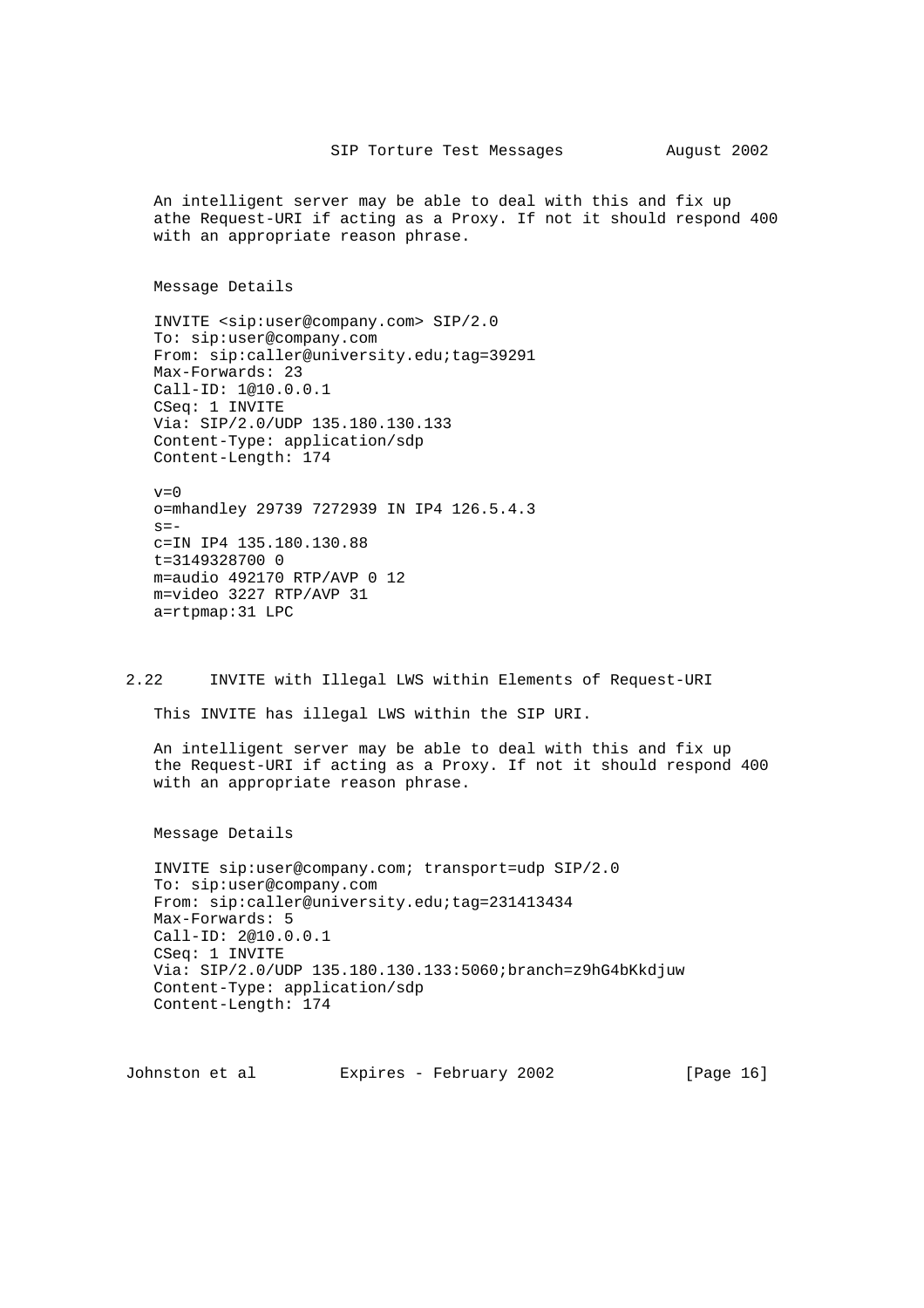$v=0$  o=mhandley 29739 7272939 IN IP4 126.5.4.3  $s=$  c=IN IP4 135.180.130.88 t=3149328700 0 m=audio 492170 RTP/AVP 0 12 m=video 3227 RTP/AVP 31 a=rtpmap:31 LPC

2.23 INVITE with illegal >1 SP between elements of Request URI

This INVITE has illegal >1 SP between elements of the Request-URI.

 An intelligent server may be able to deal with this and fix up the Request-URI if acting as a Proxy. If not it should respond 400 with an appropriate reason phrase.

Message Details

 INVITE sip:user@company.com SIP/2.0 Max-Forwards: 8 To: sip:user@company.com From: sip:caller@university.edu;tag=8814 Call-ID: 3@10.0.0.1 CSeq: 1 INVITE Via: SIP/2.0/UDP 135.180.130.133:5060;branch=z9hG4bKkdjuw Content-Type: application/sdp Content-Length: 174

 $v=0$  o=mhandley 29739 7272939 IN IP4 126.5.4.3  $s=$  c=IN IP4 135.180.130.88  $t=0$  0 m=audio 492170 RTP/AVP 0 12 m=video 3227 RTP/AVP 31 a=rtpmap:31 LPC

2.24 INVITE with a legal SIP URI containing escaped characters

 This INVITE is legal and has a Request-URI with a SIP URI containing escaped characters.

Johnston et al Expires - February 2002 [Page 17]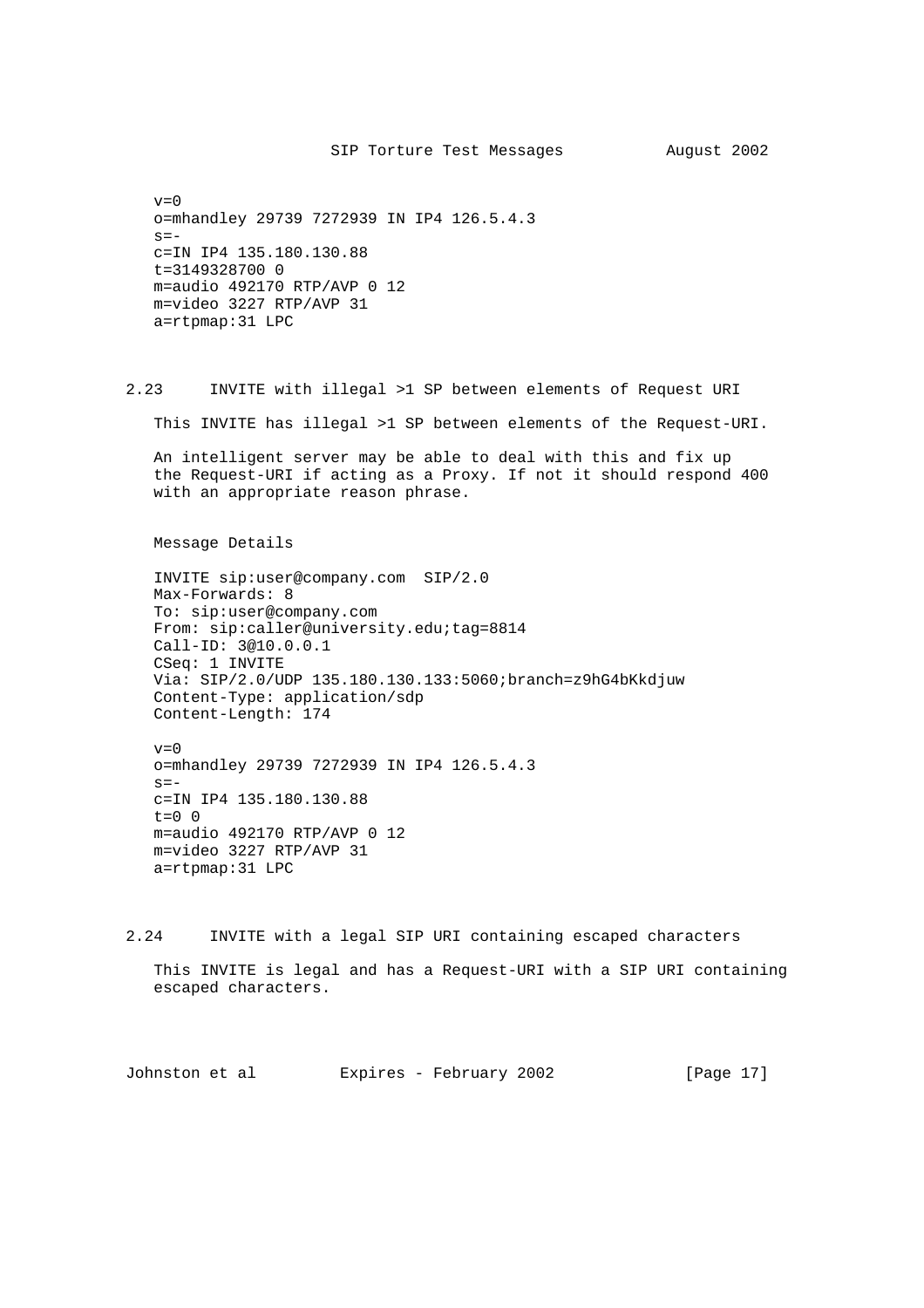```
 Message Details
```
 INVITE sip:sip%3Auser%40example.com@company.com;other-param=summit SIP/2.0 To: sip:user@company.com From: sip:caller@university.edu;tag=938 Max-Forwards: 87 Call-ID: 4@10.0.0.1 CSeq: 1 INVITE Via: SIP/2.0/UDP 135.180.130.133:5060;branch=z9hG4bKkdjuw Content-Type: application/sdp Content-Length: 174

```
v=0 o=mhandley 29739 7272939 IN IP4 126.5.4.3
s=- c=IN IP4 135.180.130.88
t=0 0
 m=audio 492170 RTP/AVP 0 12
 m=video 3227 RTP/AVP 31
 a=rtpmap:31 LPC
```
2.25 INVITE with the illegal use of escaped headers in Request-URI

 This INVITE is illegal as it the Request-URI contains a SIP URI containing escaped headers.

 An intelligent server may be liberal enough to accept this. A server acting as a proxy should remove the escaped header before processing.

Message Details

```
 INVITE sip:user@company.com?Route=%3Csip:sip.example.com%3E SIP/2.0
 To: sip:user@company.com
From: sip:caller@university.edu;tag=341518
 Max-Forwards: 7
 Call-ID: 5@10.0.0.1
 CSeq: 1 INVITE
 Via: SIP/2.0/UDP 135.180.130.133:5060;branch=z9hG4bKkdjuw
 Content-Type: application/sdp
 Content-Length: 174
v=0 o=mhandley 29739 7272939 IN IP4 126.5.4.3
s = -
```
Johnston et al Expires - February 2002 [Page 18]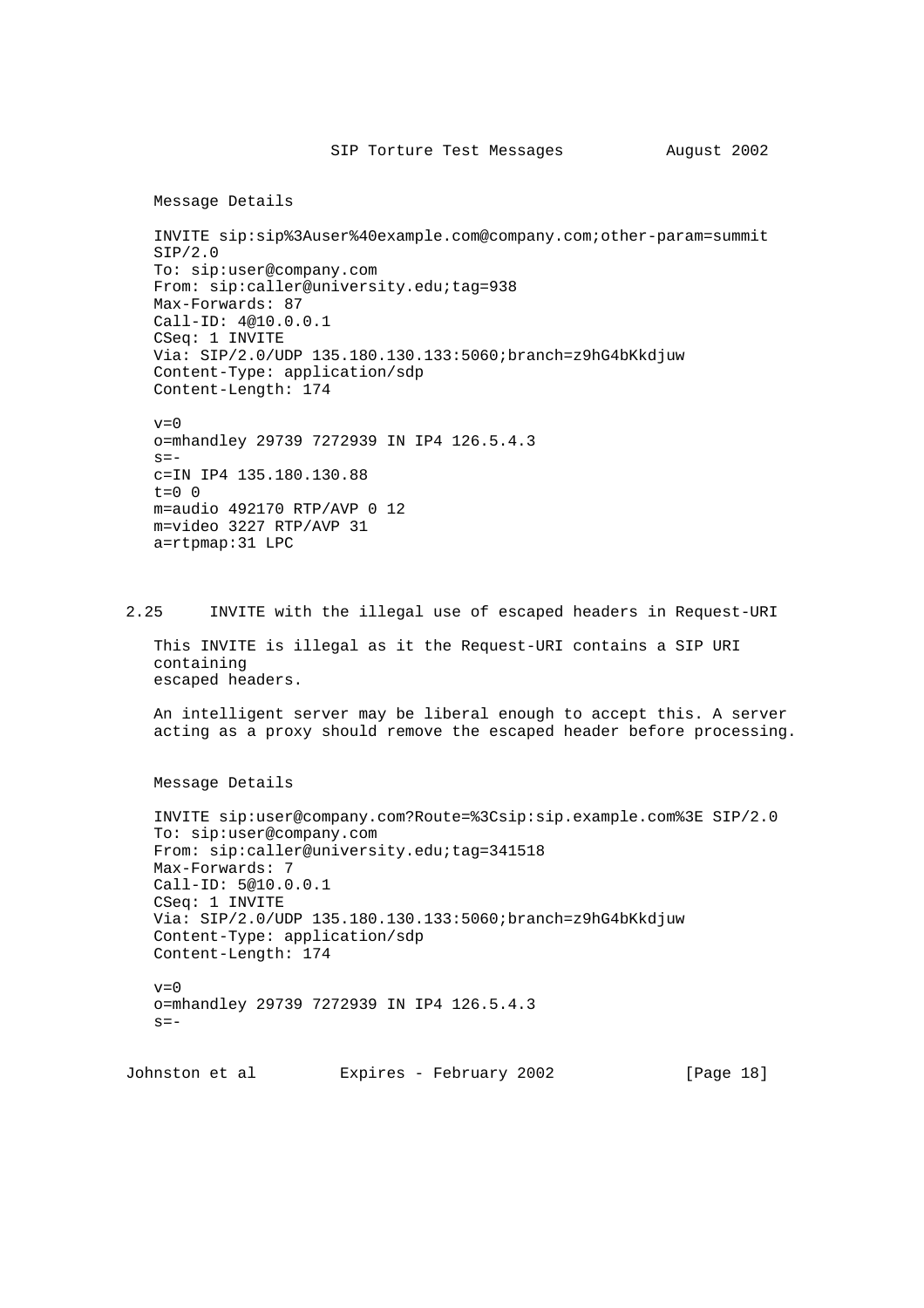```
 c=IN IP4 135.180.130.88
t=0 0
 m=audio 492170 RTP/AVP 0 12
 m=video 3227 RTP/AVP 31
 a=rtpmap:31 LPC
```
2.26 INVITE containing an unknown scheme in the Request URI

This INVITE contains an unknown URI scheme in the Request-URI.

 A server should reject this message with a 400 response plus an appropriate reason phrase despite being able to understand the To header as a SIP URI.

Message Details

 INVITE name:user SIP/2.0 To: sip:user@company.com From: sip:caller@university.edu;tag=384 Max-Forwards: 3 Call-ID: 6@10.0.0.1 CSeq: 1 INVITE Via: SIP/2.0/UDP 135.180.130.133;branch=z9hG4bKkdjuw Content-Type: application/sdp Content-Length: 174

 $v=0$  o=mhandley 29739 7272939 IN IP4 126.5.4.3  $s=$  c=IN IP4 135.180.130.88  $t=0$  0 m=audio 492170 RTP/AVP 0 12 m=video 3227 RTP/AVP 31 a=rtpmap:31 LPC

2.27 OPTIONS with no LWS between display name and <

 This OPTIONS request is legal despite there being no LWS between the display name and < in the From header.

Message Details

OPTIONS sip:user@company.com SIP/2.0

Johnston et al Expires - February 2002 [Page 19]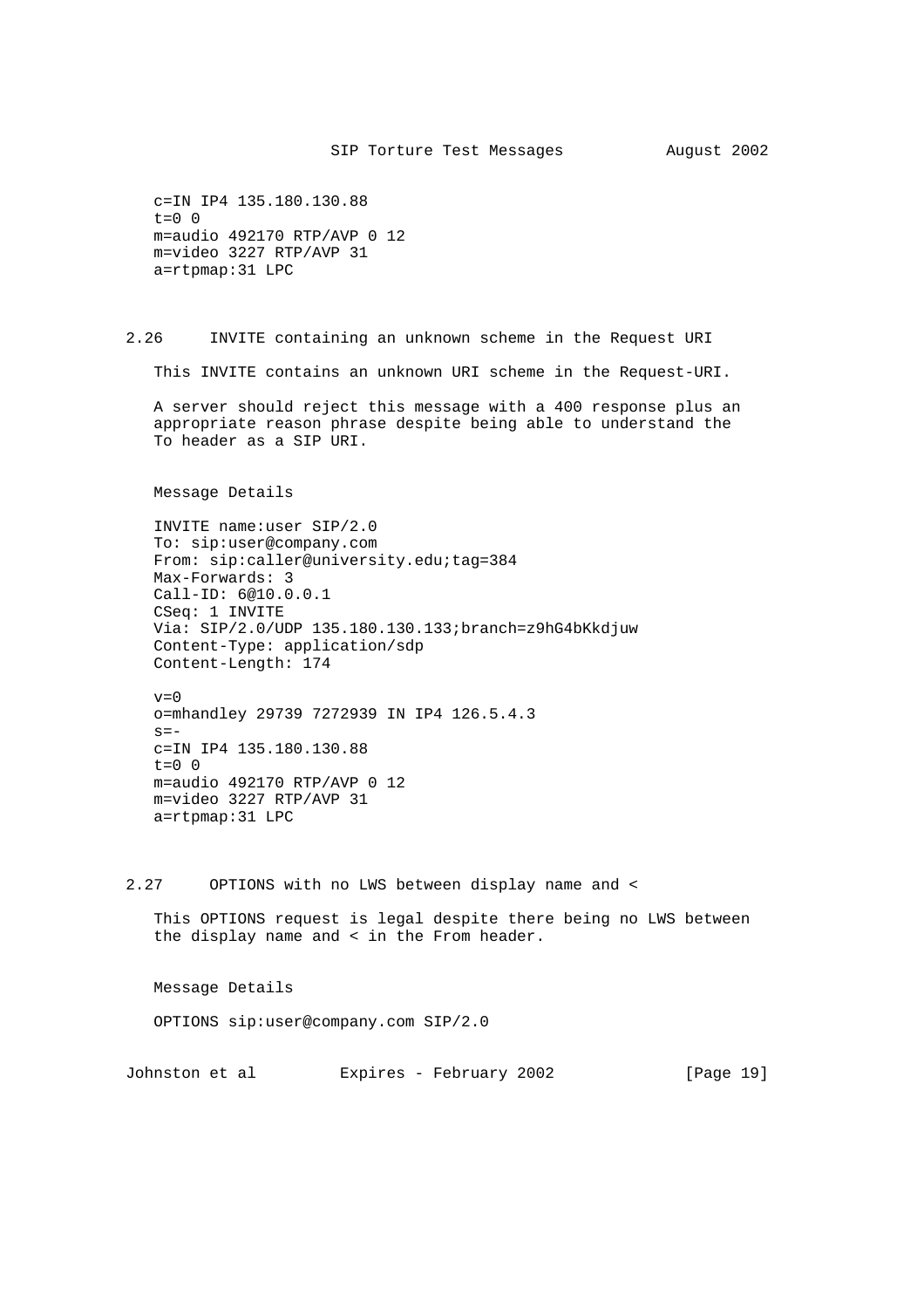To: sip:user@company.com From: "caller"<sip:caller@example.com>;tag=323 Max-Forwards: 70 Call-ID: 1234abcd@10.0.0.1 CSeq: 1 OPTIONS Via: SIP/2.0/UDP 135.180.130.133:5060;branch=z9hG4bKkdjuw

2.28 OPTIONS with extran LWS between display name and <

 This OPTIONS request is legal despite there being extra LWS between the display name and < in the From header.

Message Details

 OPTIONS sip:user@company.com SIP/2.0 To: sip:user@company.com From: "caller" <sip:caller@example.com>;tag=32 Max-Forwards: 70 Call-ID: 1234abcd@10.0.0.1 CSeq: 2 OPTIONS Via: SIP/2.0/UDP 135.180.130.133:5060;branch=z9hG4bKkdjuw

2.29 INVITE with an illegal SIP Date format.

 This INVITE is illegal as it contains a non GMT time zone in the SIP Date header.

 An intelligent server may be able to fix this up and correct the time to GMT. Alternatively this message may illicit a 400 response with an appropriate reason phrase.

Message Details

 INVITE sip:user@company.com SIP/2.0 To: sip:user@company.com From: sip:caller@university.edu;tag=2 Max-Forwards: 70 Call-ID: 7@10.0.0.1 CSeq: 1 INVITE Via: SIP/2.0/UDP 135.180.130.133:5060;branch=z9hG4bKkdjuw Date: Fri, 01 Jan 2010 16:00:00 EST Content-Type: application/sdp Content-Length: 174

Johnston et al Expires - February 2002 [Page 20]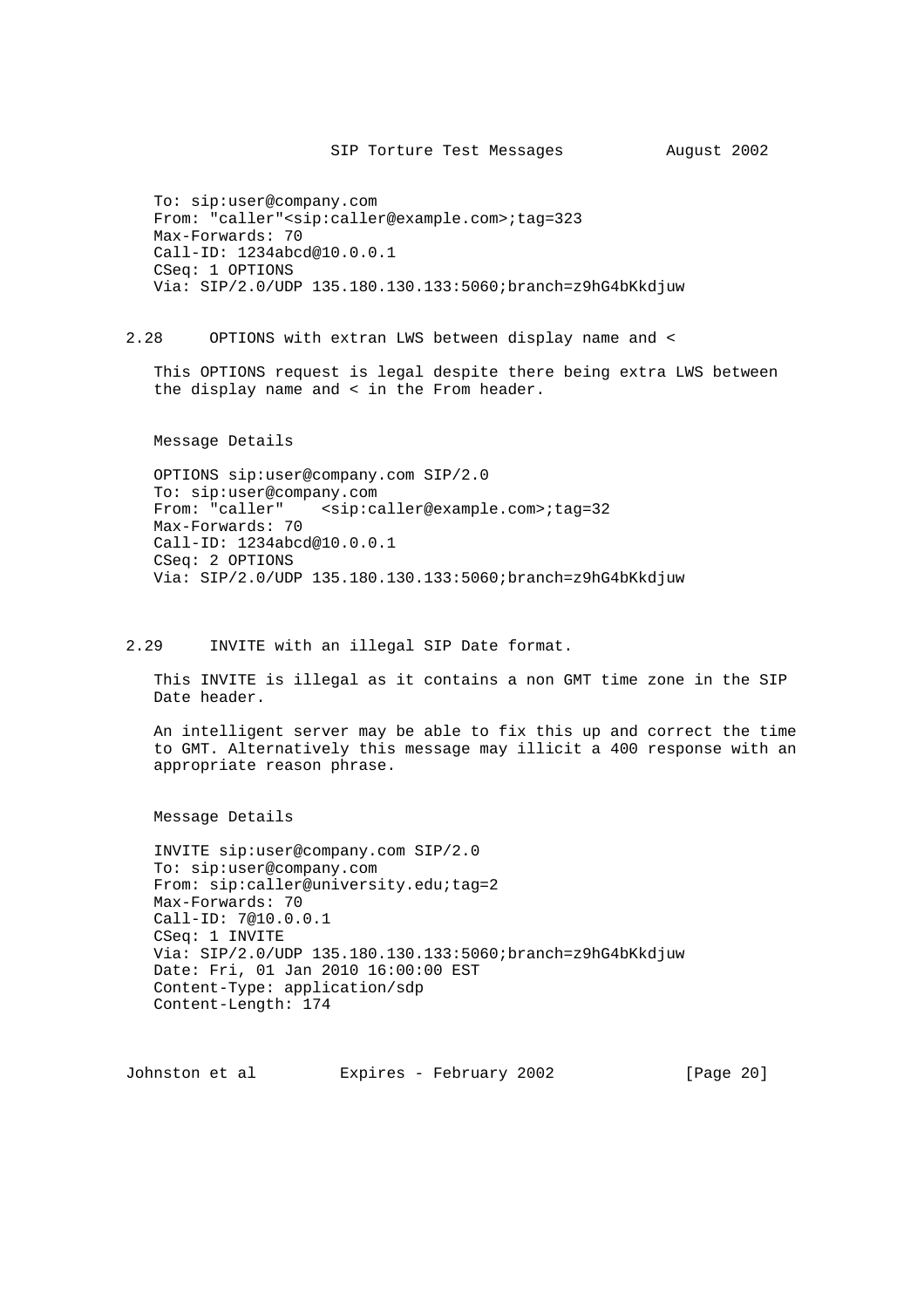```
v=0 o=mhandley 29739 7272939 IN IP4 126.5.4.3
s=- c=IN IP4 135.180.130.88
t=0 0
 m=audio 492170 RTP/AVP 0 12
 m=video 3227 RTP/AVP 31
 a=rtpmap:31 LPC
```
2.30 INVITE with Passed Expries Time

 This is a legal INVITE but the message content has long since expired.

A server should respond 408 (Timeout).

Message Details

 INVITE sip:user@company.com SIP/2.0 To: sip:user@company.com From: sip:caller@university.edu;tag=3843 Max-Forwards: 70 Call-ID: 8@10.0.0.1 CSeq: 1 INVITE Via: SIP/2.0/UDP 135.180.130.133:5060;branch=z9hG4bKkdjuw Expires: Thu, 01 Dec 1994 16:00:00 GMT Content-Type: application/sdp Content-Length: 174

 $v=0$  o=mhandley 29739 7272939 IN IP4 126.5.4.3  $s=$  c=IN IP4 135.180.130.88  $t=0$  0 m=audio 492170 RTP/AVP 0 12 m=video 3227 RTP/AVP 31 a=rtpmap:31 LPC

2.31 INVITE with Max-Forwards Set to Zero

This is a legal SIP request with the Max-Forwards header set to zero.

 A proxy or gateway should not forward the request and respond 483 (Too Many Hops).

Johnston et al Expires - February 2002 [Page 21]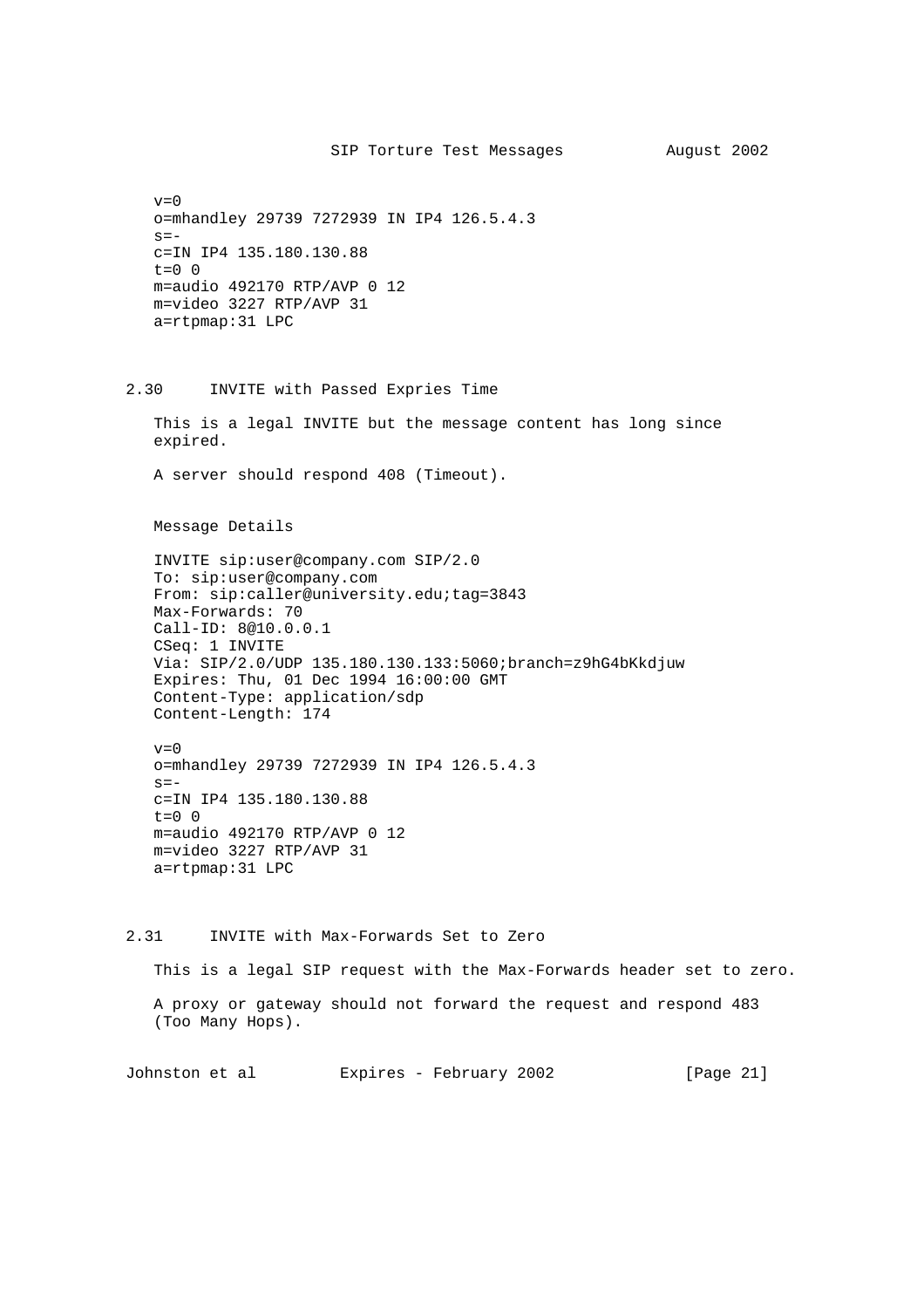Message Details

 INVITE sip:user@company.com SIP/2.0 To: sip:user@company.com From: sip:caller@university.edu;tag=3ghsd41 Call-ID: 9@10.0.0.1 CSeq: 1 INVITE Via: SIP/2.0/UDP 135.180.130.133:5060;branch=z9hG4bKkdjuw Max-Forwards: 0 Content-Type: application/sdp Content-Length: 174  $v=0$ 

 o=mhandley 29739 7272939 IN IP4 126.5.4.3  $s=$  c=IN IP4 135.180.130.88  $t=0$  0 m=audio 492170 RTP/AVP 0 12 m=video 3227 RTP/AVP 31 a=rtpmap:31 LPC

2.32 REGISTER with a Escaped Header in a Legal SIP URI of a Contact

 This is a legal REGISTER message where the Contact header contains a SIP URI with an escaped header within it.

Message Details

 REGISTER sip:company.com SIP/2.0 To: sip:user@company.com From: sip:user@company.com;tag=8 Max-Forwards: 70 Contact: sip:user@host.company.com Call-ID: k345asrl3fdbv@10.0.0.1 CSeq: 1 REGISTER Via: SIP/2.0/UDP 135.180.130.133:5060;branch=z9hG4bKkdjuw Contact: <sip:user@example.com?Route=%3Csip:sip.example.com%3E>

2.33 REGISTER with a Escaped Header in a Illegal SIP URI of a Contact This is an illegal message as the REGISTER request contains a SIP

Johnston et al Expires - February 2002 [Page 22]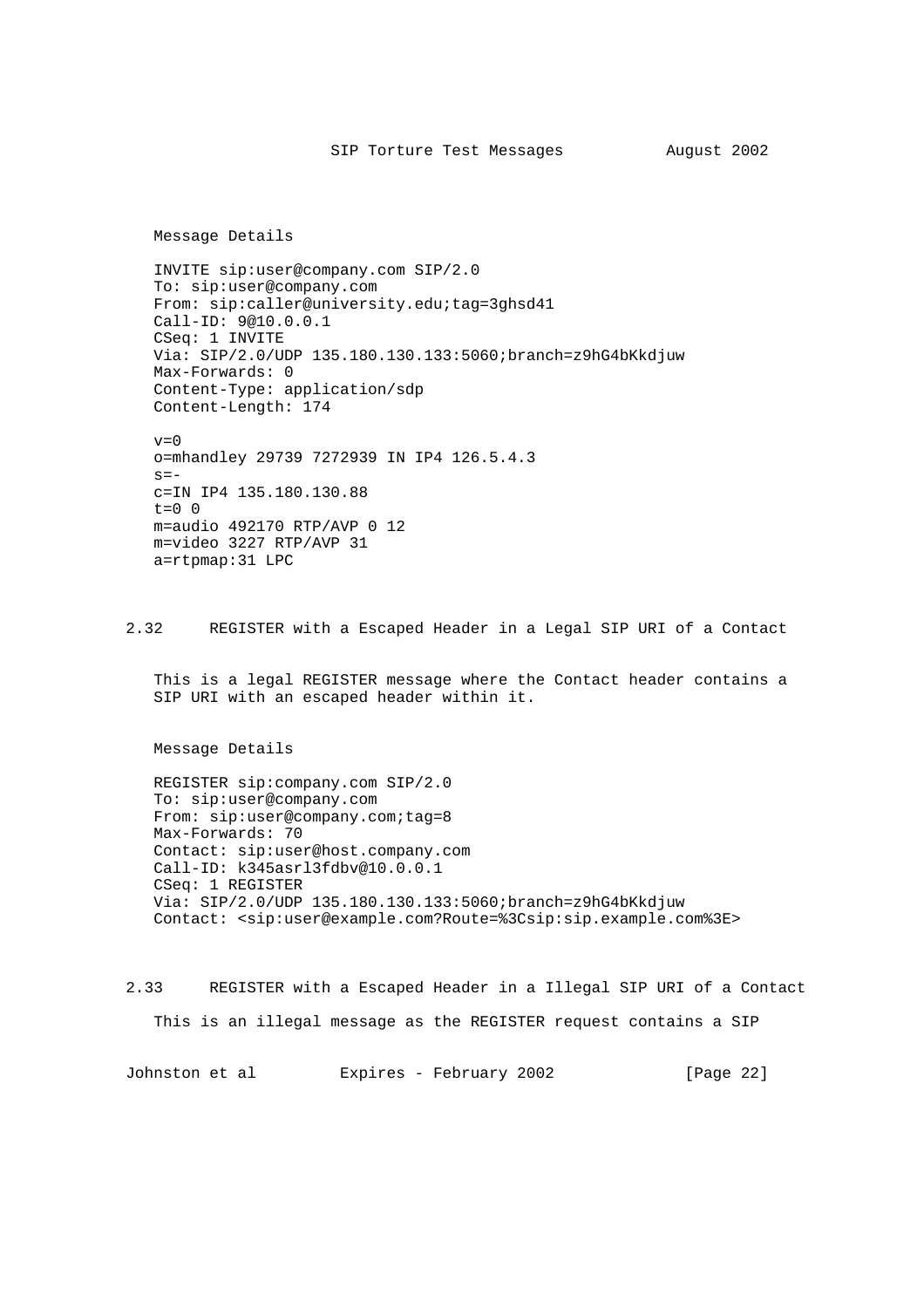URI with an escaped header but it is not enclosed in <>

A server should respond 400 with an appropriate reason phrase.

Message Details

 REGISTER sip:company.com SIP/2.0 To: sip:user@company.com From: sip:user@company.com;tag=998332 Max-Forwards: 70 Contact: sip:user@host.company.com Call-ID: k345asrl3fdbv@10.0.0.1 CSeq: 1 REGISTER Via: SIP/2.0/UDP 135.180.130.133:5060;branch=z9hG4bKkdjuw Contact: sip:user@example.com?Route=%3Csip:sip.example.com%3E

# 2.34 INVITE with Long Values in Headers

This is a legal message that contains long values in many headers.

Message Details

```
 INVITE sip:user@company.com SIP/2.0
 To: "I have a user name of extreme proportion"
 <sip:user@company.com:6000;other-
 param=1234567890somethingelselong1234567890>
 From: sip:caller@university.edu;tag=12481841982424
 Call-ID:
 kl24ahsd546folnyt2vbak9sad98u23naodiunzds09a3bqw0sdfbsk34poouymnae004
 3nsed09mfkvc74bd0cuwnms05dknw87hjpobd76f
 CSeq: 1 INVITE
 P-My-State: sldkjflzdsfaret0803adgaasd0afds0asdaasd
 Via: SIP/2.0/TCP sip33.example.com
 Via: SIP/2.0/TCP sip32.example.com
 Via: SIP/2.0/TCP sip31.example.com
 Via: SIP/2.0/TCP sip30.example.com
 Via: SIP/2.0/TCP sip29.example.com
 Via: SIP/2.0/TCP sip28.example.com
 Via: SIP/2.0/TCP sip27.example.com
 Via: SIP/2.0/TCP sip26.example.com
 Via: SIP/2.0/TCP sip25.example.com
 Via: SIP/2.0/TCP sip24.example.com
 Via: SIP/2.0/TCP sip23.example.com
 Via: SIP/2.0/TCP sip22.example.com
 Via: SIP/2.0/TCP sip21.example.com
```
Johnston et al Expires - February 2002 [Page 23]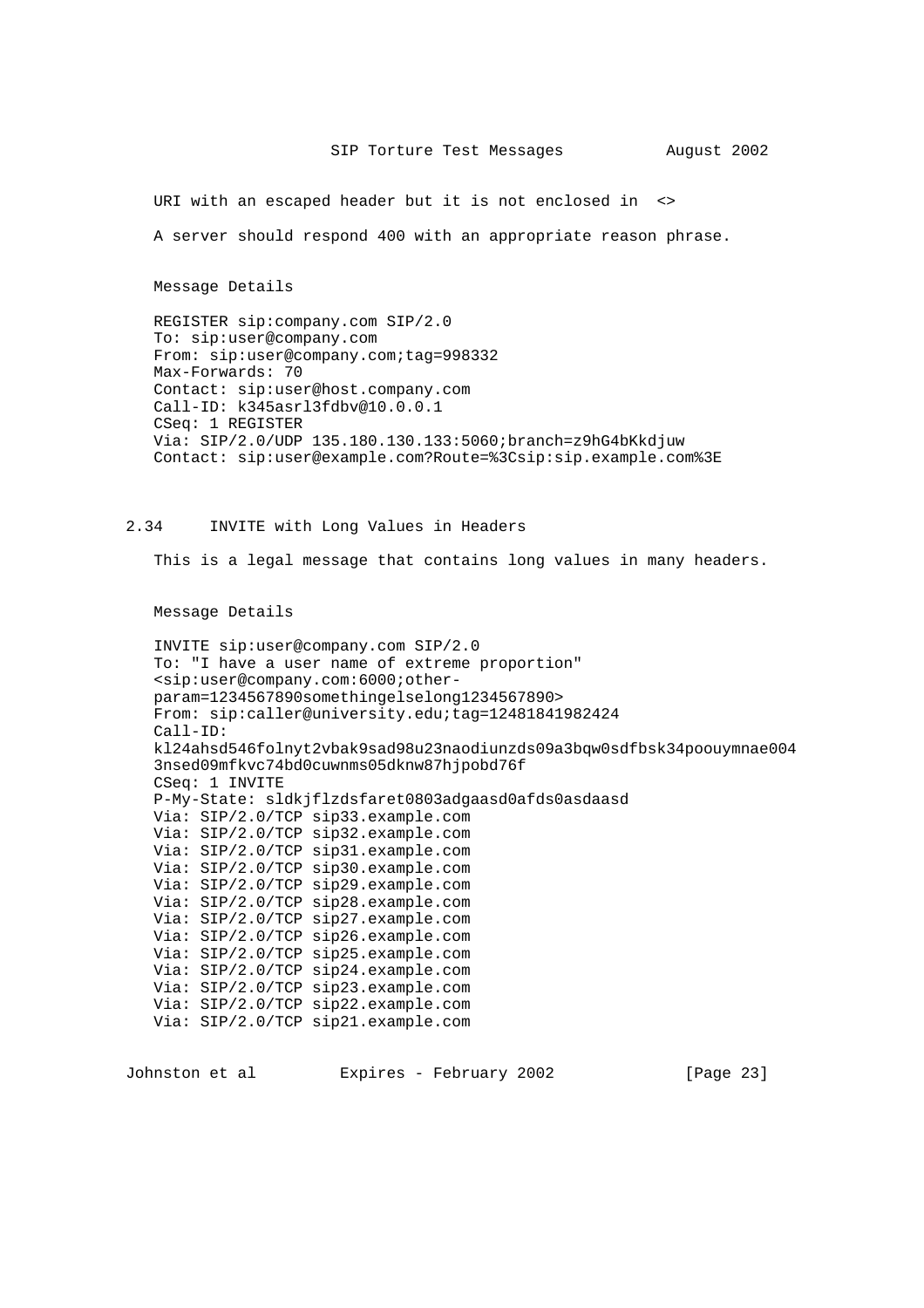Via: SIP/2.0/TCP sip20.example.com Via: SIP/2.0/TCP sip19.example.com Via: SIP/2.0/TCP sip18.example.com Via: SIP/2.0/TCP sip17.example.com Via: SIP/2.0/TCP sip16.example.com Via: SIP/2.0/TCP sip15.example.com Via: SIP/2.0/TCP sip14.example.com Via: SIP/2.0/TCP sip13.example.com Via: SIP/2.0/TCP sip12.example.com Via: SIP/2.0/TCP sip11.example.com Via: SIP/2.0/TCP sip10.example.com Via: SIP/2.0/TCP sip9.example.com Via: SIP/2.0/TCP sip8.example.com Via: SIP/2.0/TCP sip7.example.com Via: SIP/2.0/TCP sip6.example.com Via: SIP/2.0/TCP sip5.example.com Via: SIP/2.0/TCP sip4.example.com Via: SIP/2.0/TCP sip3.example.com Via: SIP/2.0/TCP sip2.example.com Via: SIP/2.0/TCP sip1.example.com Via: SIP/2.0/TCP host.example.com;received=135.180.130.133;branch=C1C3344E2710000000E2 99E568E7potato10potato0potato0 Content-Type: application/sdp  $v=0$  o=mhandley 29739 7272939 IN IP4 126.5.4.3  $s=$  c=IN IP4 135.180.130.88  $t=0$  0 m=audio 492170 RTP/AVP 0 12 m=video 3227 RTP/AVP 31 a=rtpmap:31 LPC

# 2.35 OPTIONS with multiple headers.

This is an illegal and badly mangled message.

 A server should respond 400 with an appropriate reason phrase if it can. It may just drop this message.

Message Details

 OPTIONS sip:135.180.130.133 SIP/2.0 Via: SIP/2.0/UDP company.com:5604 Max-Forwards: 70

Johnston et al Expires - February 2002 [Page 24]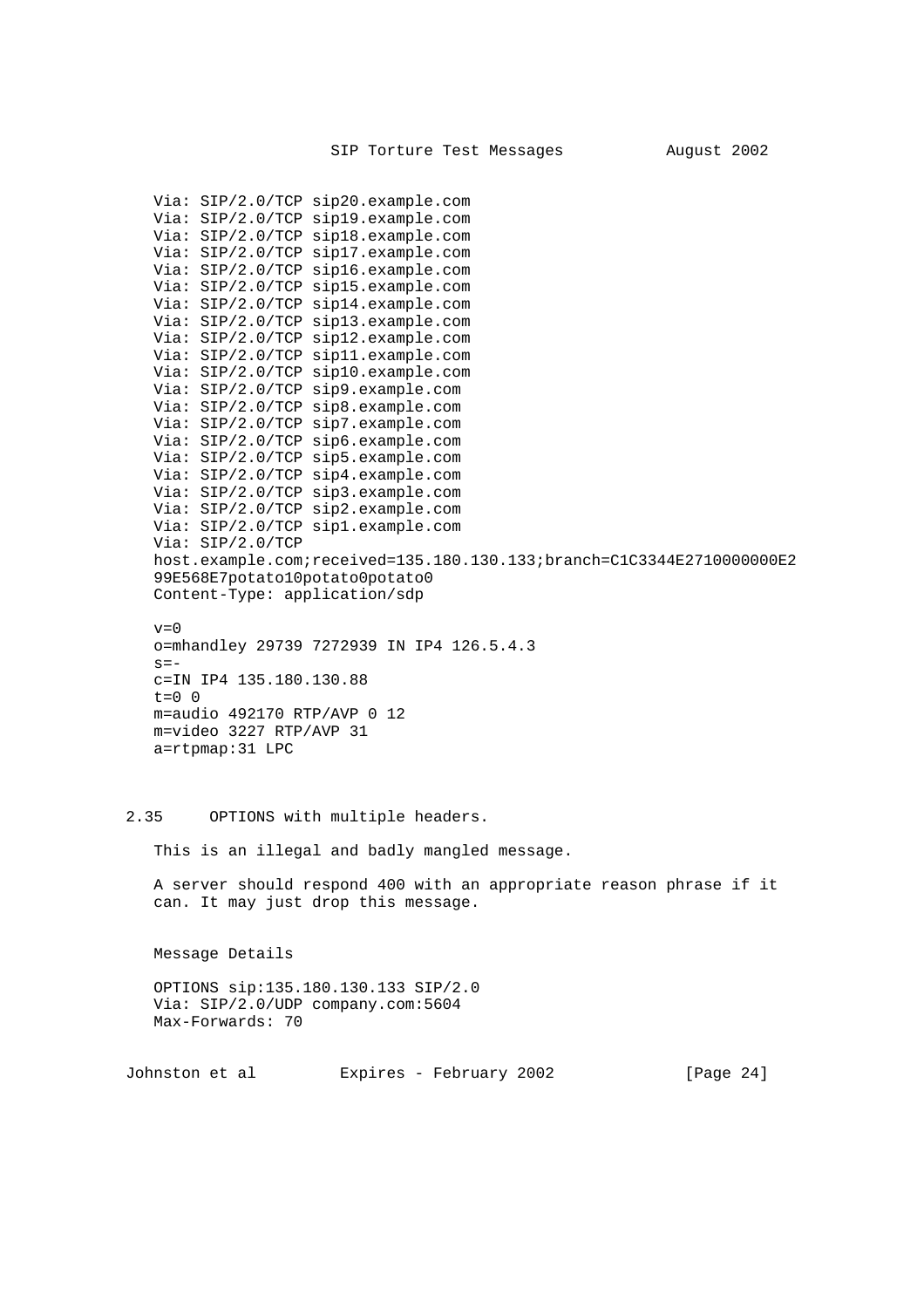From: sip:iuser@company.com;tag=74345345 To: sip:user@135.180.130.133 Call-ID: 1804928587@company.com CSeq: 1 OPTIONS Expires: 0 0l@company.com To: sip:user@135.180.130.133 Call-ID: 1804928587@company.com CSeq: 1 OPTIONS Contact: sip:host.company.com Expires: 0xpires: 0sip:host.company.com Expires: 0 Contact: sip:host.company.com

2.36 INVITE with large number of SDP attributes and telephone subscriber Request-URI

 This is a legal message with a large number of SDP attributes and a long telephone subscriber Request-URI

Message Details

 INVITE sip:+19725552222;phone context=name%40domain;new=user?%22Route%3a%20X%40Y%3bZ=W%22@gw1.atlan ta.com;user=phone SIP/2.0 Via: SIP/2.0/UDP iftgw.biloxi.com:5060;branch=z9hG4bKjeefr3 Max-Forwards: 70 From: <sip:+13035551111@ift.client.atlanta.com;user=phone>;tag=332lflke To: sip:+16555552222@ss1.atlanta.com;user=phone Call-ID: 1717@ift.client.atlanta.com CSeq: 56 INVITE Content-Type: application/sdp Content-Length: 320  $v=0$  o=faxgw1 2890844527 2890844527 IN IP4 iftgw.biloxi.com  $s=$  c=IN IP4 iftmg.biloxi.com t=0 0 m=image 49172 udptl t38

 a=T38FaxVersion:0 a=T38maxBitRate:14400 a=T38FaxFillBitRemoval:0 a=T38FaxTranscodingMMR:0 a=T38FaxTranscodingJBIG:0 a=T38FaxRateManagement:transferredTCF

Johnston et al Expires - February 2002 [Page 25]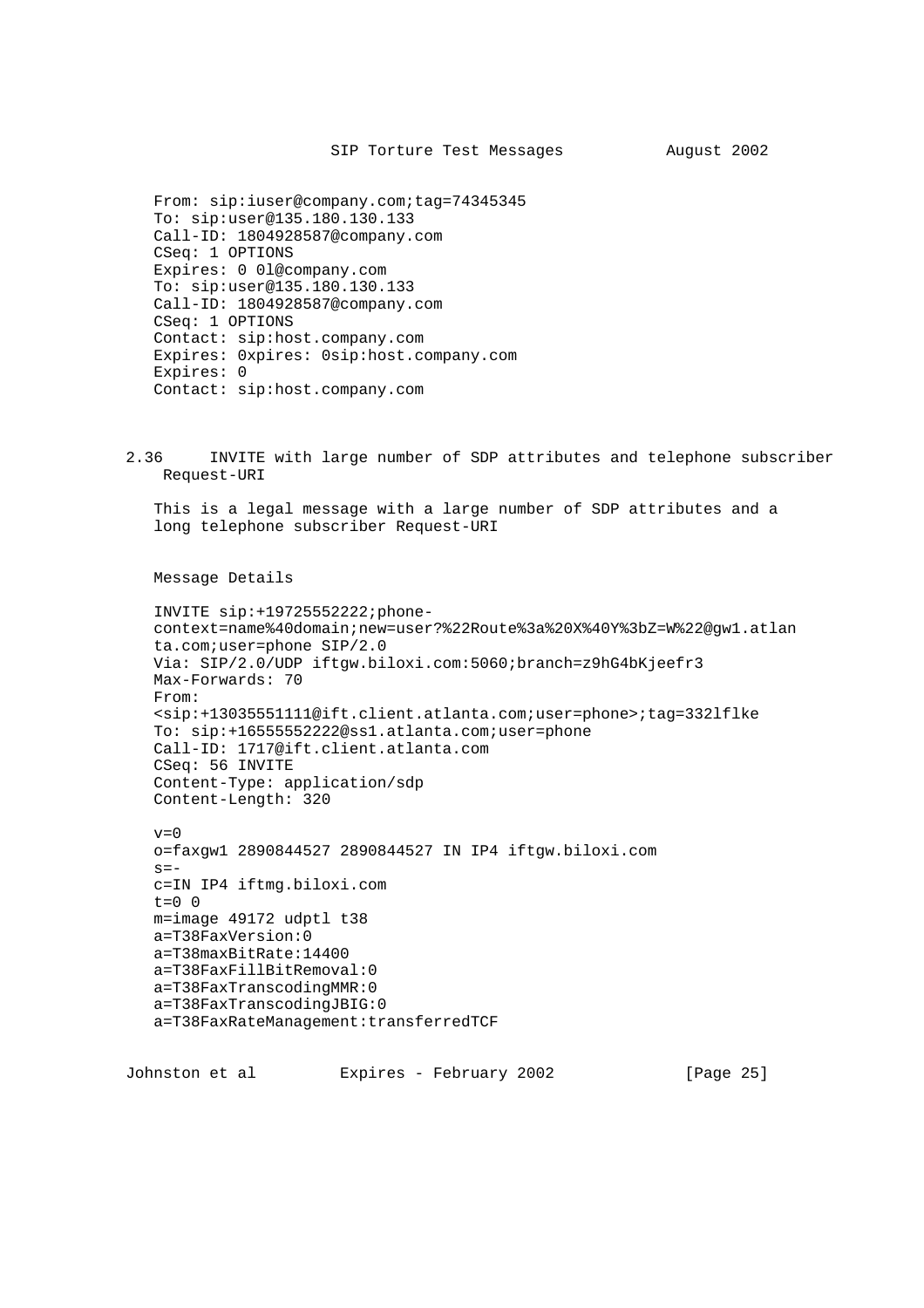a=T38FaxMaxBuffer:260 a=T38FaxUdpEC:t38UDPR

#### 2.37 REGISTER with a contact parameter.

 This REGISTER contains a contact where the 'user' parameter should be interpreted as being a contact-param and not a url-param.

 The register should succeed but a subsequent retrieval of the registration must not include "user=phone" as a url-parameter.

Message Details

 REGISTER sip:bell-tel.com SIP/2.0 Via: SIP/2.0/UDP saturn.bell-tel.com:5060;branch=z9hG4bKkdjuw Max-Forwards: 70 From: sip:watson@bell-tel.com;tag=DkfVgjkrtMwaerKKpe To: sip:watson@bell-tel.com Call-ID: 70710@saturn.bell-tel.com CSeq: 2 REGISTER Contact: sip:+19725552222@gw1.atlanta.com;user=phone

### 2.38 REGISTER with a url parameter.

 This register contains a contact where the 'user'parameter is a url param.

 The register should succeed and a subsequent retrieval of the registration must include "user=phone" as a url-parameter.

Message Details

 REGISTER sip:bell-tel.com SIP/2.0 Via: SIP/2.0/UDP saturn.bell-tel.com:5060;branch=z9hG4bKkdjuw Max-Forwards: 70 From: sip:watson@bell-tel.com;tag=838293 To: sip:watson@bell-tel.com Call-ID: 70710@saturn.bell-tel.com CSeq: 3 REGISTER Contact: <sip:+19725552222@gw1.atlanta.com;user=phone>

2.39 INVITE with an Unquoted Display Name Containing Multiple Tokens

Johnston et al Expires - February 2002 [Page 26]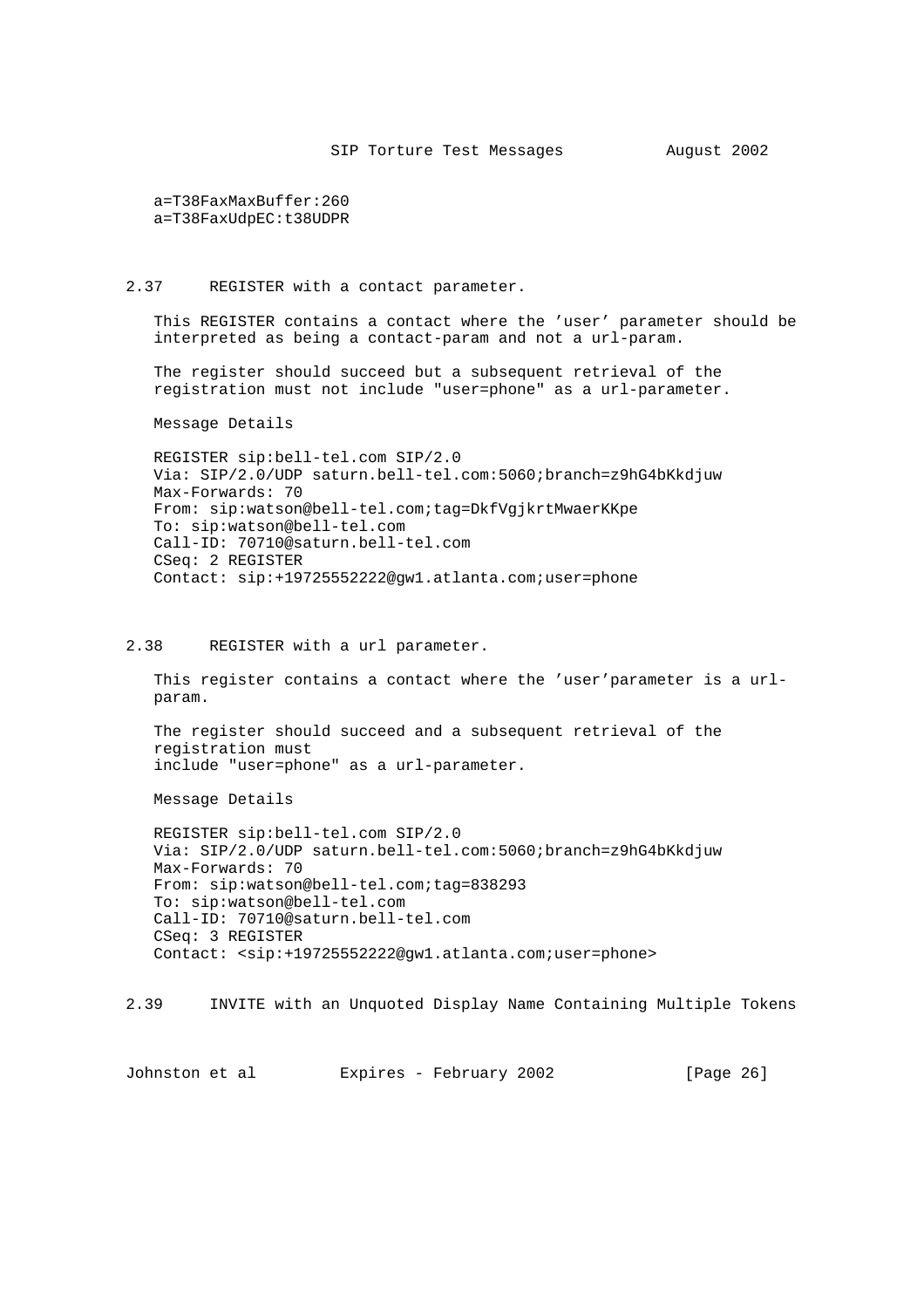This is a legal INVITE where the To and From header contain display names that contain multiple tokens but are unquoted.

Message Details

 INVITE sip:t.watson@ieee.org SIP/2.0 Via: SIP/2.0/UDP c.bell-tel.com:5060;branch=z9hG4bKkdjuw Max-Forwards: 70 From: A. Bell <sip:a.g.bell@bell-tel.com>;tag=459843 To: T. Watson <sip:t.watson@ieee.org> Call-ID: 31414@c.bell-tel.com CSeq: 1 INVITE

2.40 INVITE with an Unquoted Display Name Containg Non-Token Characters

 This is an illegal invite at the display names in the To and From headers contain non-token characters but are unquoted.

 A server may be intelligent enough to cope with this but may also return a 400 response with an appropriate reason phrase.

Message Details

 INVITE sip:t.watson@ieee.org SIP/2.0 Via: SIP/2.0/UDP c.bell-tel.com:5060;branch=z9hG4bKkdjuw Max-Forwards: 70 From: Bell, Alexander <sip:a.g.bell@bell-tel.com>;tag=43 To: Watson, Thomas <sip:t.watson@ieee.org> Call-ID: 31415@c.bell-tel.com CSeq: 1 INVITE

2.41 INVITE with Unknown (Higher) Protocol Version in Start Line This is an illegal INVITE as the SIP Protocol version is unknown. The server should respond to the request with a bad version error.

Message Details

 INVITE sip:t.watson@ieee.org SIP/7.0 Via: SIP/2.0/UDP c.bell-tel.com;branch=z9hG4bKkdjuw Max-Forwards: 70

Johnston et al Expires - February 2002 [Page 27]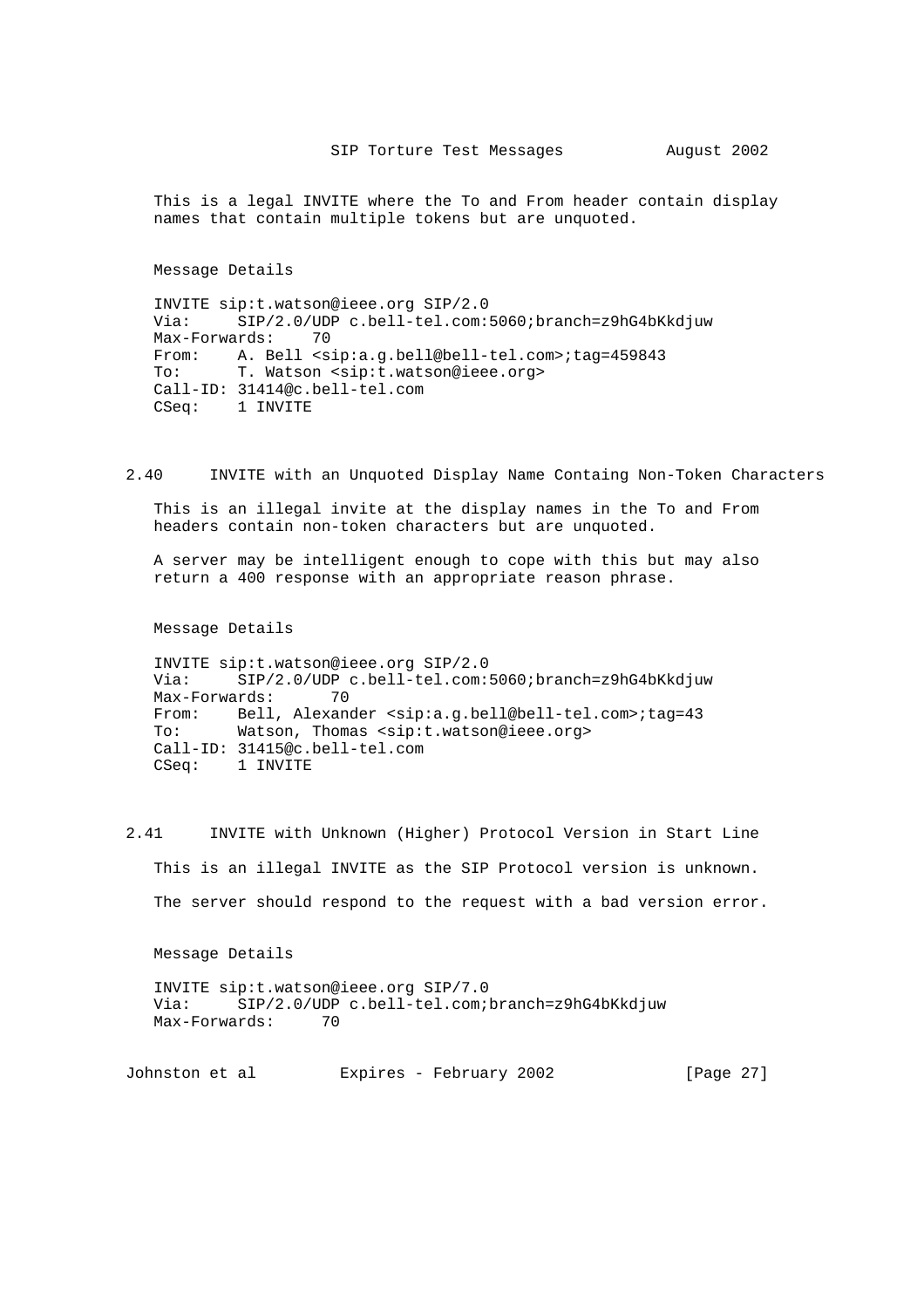From: A. Bell <sip:a.g.bell@bell-tel.com>;tag=qweoiqpe To: T. Watson <sip:t.watson@ieee.org> Call-ID: 31417@c.bell-tel.com CSeq: 1 INVITE

# 2.42 INVITE with RFC2543 syntax

 This is a legal message per RFC 2543 which should be accepted by RFC 3261 elements which want to maintain backwards compatibility.

Message Details

 INVITE sip:UserB@biloxi.com SIP/2.0 Via: SIP/2.0/UDP iftgw.biloxi.com From: <sip:+13035551111@ift.client.atlanta.com;user=phone>;tag=93752 Record-Route: <sip:UserB@biloxi.com;maddr=ss1.wcom.com> To: sip:+16505552222@ss1.atlanta.com;user=phone Call-ID: 1717@ift.client.atlanta.com CSeq: 56 INVITE

Security Considerations

 Since this document represents NON NORMATIVE examples of SIP session establishment, the security considerations in RFC 3261 [2] apply.

References

 1 Bradner, S., "Key words for use in RFCs to Indicate Requirement Levels", BCP 14, RFC 2119, March 1997

 2 J. Rosenberg, H. Schulzrinne, G. Camarillo, A. Johnston, J. Peterson, R. Sparks, M. Handley, and E. Schooler, "SIP: Session Initiation Protocol", RFC 3261, June 2002.

 3 J.Rosenberg and H.Schulzrinne, "An Offer/Answer Model with SDP", Internet Engineering Task Force, RFC 3264, April 2002.

Johnston et al Expires - February 2002 [Page 28]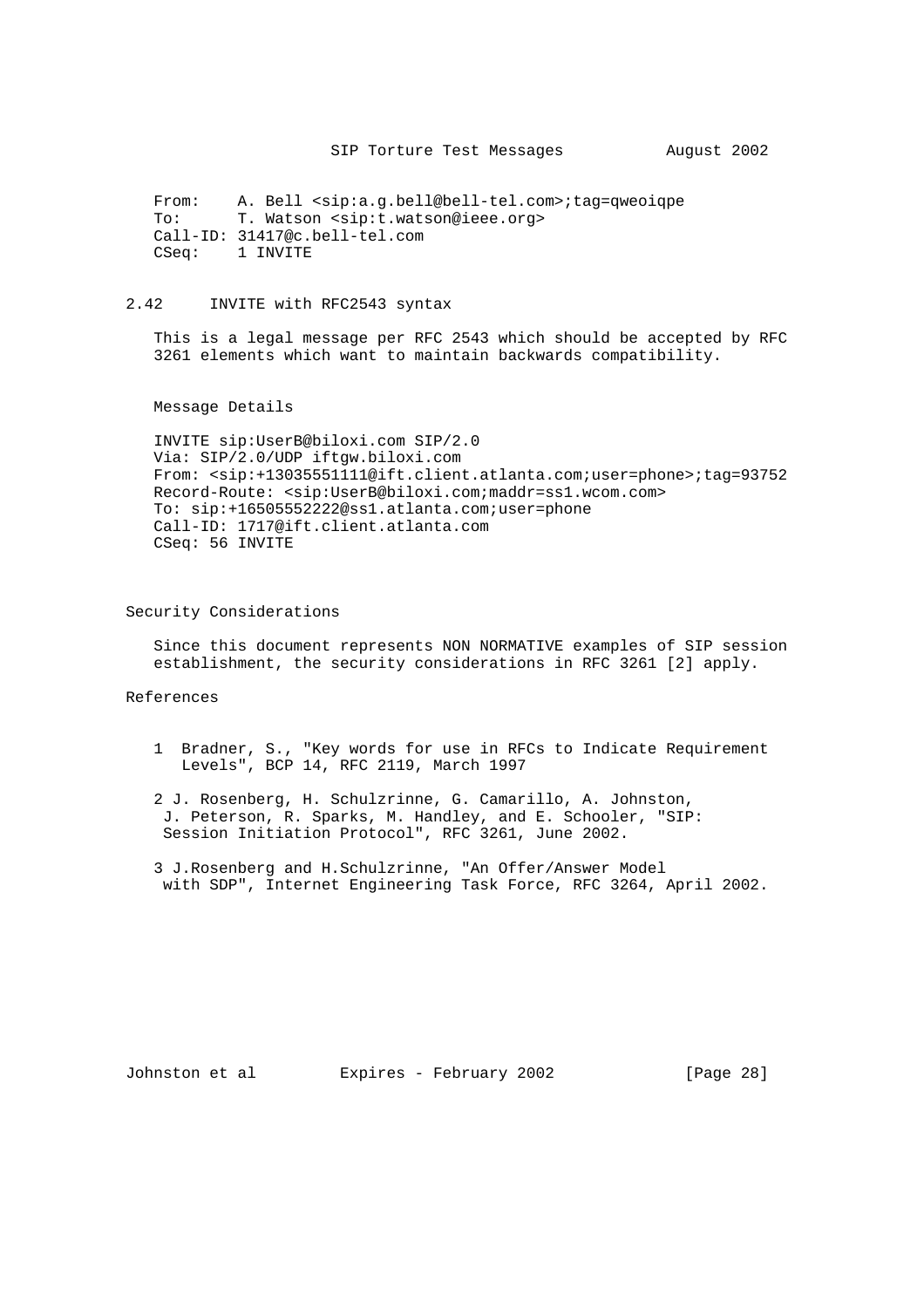### Acknowledgments

 Thanks to Rohan Mahy, Adam Roach, Gonzalo Camarillo, Cullen Jennings, and Tom Taylor for their detailed comments during the final final review. Thanks to Vijay Gurbani for his comments.

 The authors wish to thank Neil Deason for his additions to the Torture Test messages and Kundan Singh for performing parser validation of messages.

 The authors wish to thank the following individuals for their participation in the final review of this call flows document: Aseem Agarwal, Rafi Assadi, Ben Campbell, Sunitha Kumar, Jon Peterson, Marc Petit-Huguenin, Vidhi Rastogi, and Bodgey Yin Shaohua.

 The authors also wish to thank the following individuals for their assistance: Jean-Francois Mule, Hemant Agrawal, Henry Sinnreich, David Devanatham, Joe Pizzimenti, Matt Cannon, John Hearty, the whole MCI WorldCom IPOP Design team, Scott Orton, Greg Osterhout, Pat Sollee, Doug Weisenberg, Danny Mistry, Steve McKinnon, and Denise Ingram, Denise Caballero, Tom Redman, Ilya Slain, Pat Sollee, John Truetken, and others from MCI WorldCom, 3Com, Cisco, Lucent and Nortel.

Author's Addresses

 Alan Johnston WorldCom 100 South 4th Street St. Louis, MO 63102 USA EMail: alan.johnston@wcom.com Jonathan Rosenberg dynamicsoft 72 Eagle Rock Ave East Hanover, NJ 07936 USA EMail: jdrosen@dynamicsoft.com Henning Schulzrinne Dept. of Computer Science Columbia University

 1214 Amsterdam Avenue New York, NY 10027 USA

Johnston et al Expires - February 2002 [Page 29]